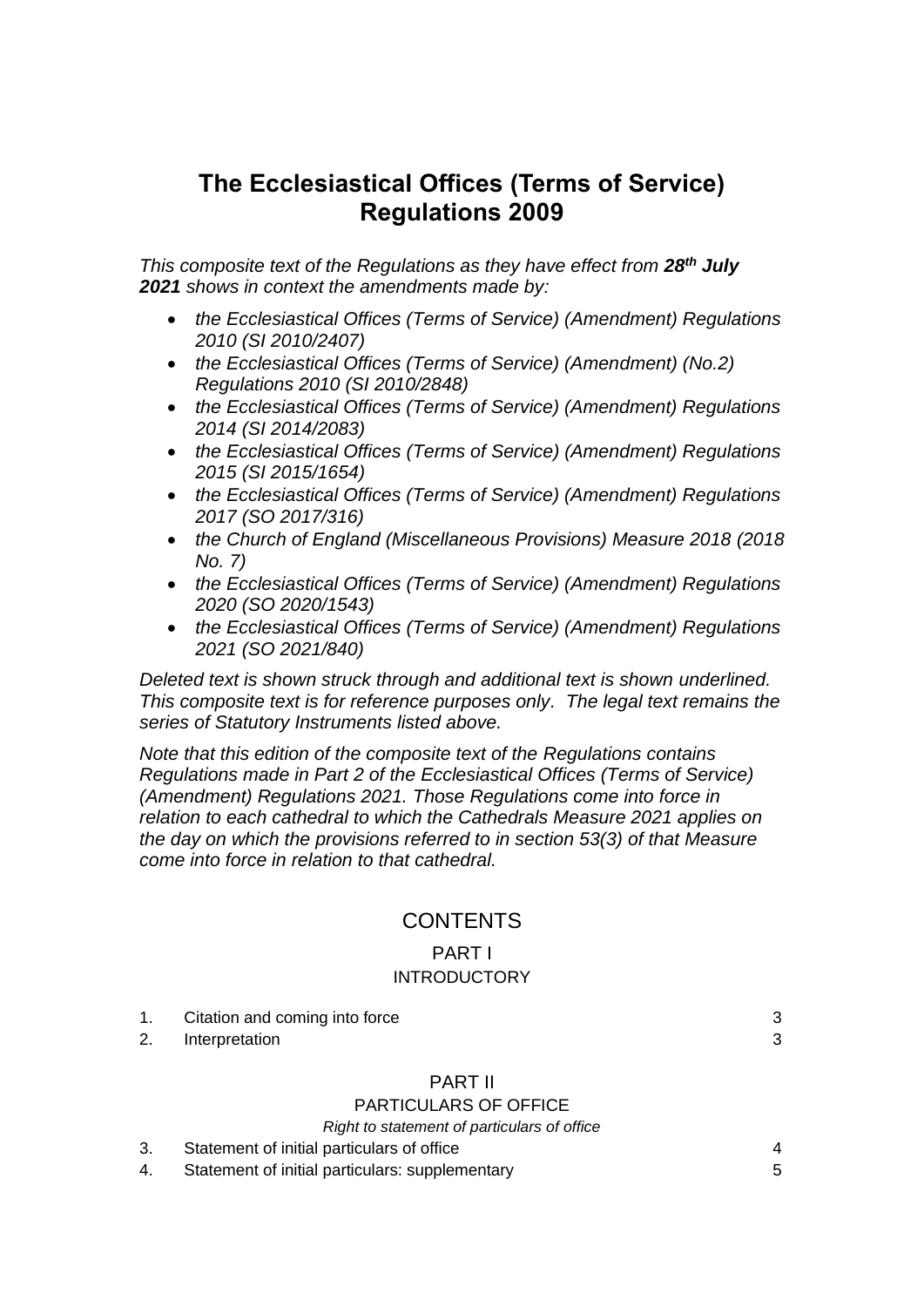| 5.  | Note about disciplinary, capability and grievance procedures and pensions | .5 |
|-----|---------------------------------------------------------------------------|----|
| 6.  | Statement of changes                                                      | 6  |
| 7.  | Reasonably accessible document                                            | 6  |
| 8.  | Right to itemised statement of stipend                                    | 6  |
|     | Enforcement                                                               |    |
| 9.  | References to employment tribunals                                        | 7  |
| 10. | Determination of references                                               | 7  |

## PART III

|     | RIGHT TO STIPEND AND PROVISION OF ACCOMMODATION |    |
|-----|-------------------------------------------------|----|
|     | Entitlement to stipend                          |    |
| 11. | Entitlement to stipend of office holders        | 8  |
|     | Provision of accommodation                      |    |
| 12. | Duties of relevant housing provider             | 9  |
| 13. | Rights of entry                                 | 10 |
| 14. | Duties of office holder                         | 10 |
| 15. | Disputes and variation of terms                 | 11 |
|     | Regulated transactions                          |    |
| 16. | Rights to object to regulated transactions      | 11 |
|     | Service of notices                              |    |
| 17. | Service of notices                              | 12 |

## PART IV

## MINISTERIAL DEVELOPMENT REVIEW, EDUCATION AND TRAINING

| Ministerial development review and continuing ministerial education |  |
|---------------------------------------------------------------------|--|
|---------------------------------------------------------------------|--|

| 18.  | Ministerial development review                    | 12 |
|------|---------------------------------------------------|----|
|      | 18A. Executive residentiary canons: annual review | 13 |
| 19.  | Continuing ministerial education                  | 13 |
|      | Training                                          |    |
| -20. | Holders of designated training posts              | 14 |

## PART V

## TIME OFF WORK, TIME SPENT ON OTHER DUTIES AND SICKNESS *Time off and annual leave*

| 21. | Weekly rest period                                                                | 14 |
|-----|-----------------------------------------------------------------------------------|----|
| 22. | Annual leave                                                                      | 14 |
|     | 22A. Special leave for qualifying residentiary canons                             | 15 |
|     | Maternity, paternity, parental and adoption leave and time spent on public duties |    |
| 23. | Maternity, parental, adoption etc. leave and time off for carers                  | 15 |
| 24. | Right to time spent on public duties                                              | 16 |
| 25. | Right to time off for ante-natal care                                             | 16 |
| 26. | Payment of stipend during time off or time spent on public duties                 | 17 |
|     | <b>Sickness</b>                                                                   |    |
| 27. | <b>Sickness</b>                                                                   | 17 |
| 28. | Medical examination                                                               | 18 |
|     |                                                                                   |    |

## PART VI

## DURATION AND TERMINATION OF APPOINTMENTS AND COMPENSATION

*Limited appointments and termination of appointments*

29. Fixed and other limited term appointments [18](#page-17-1)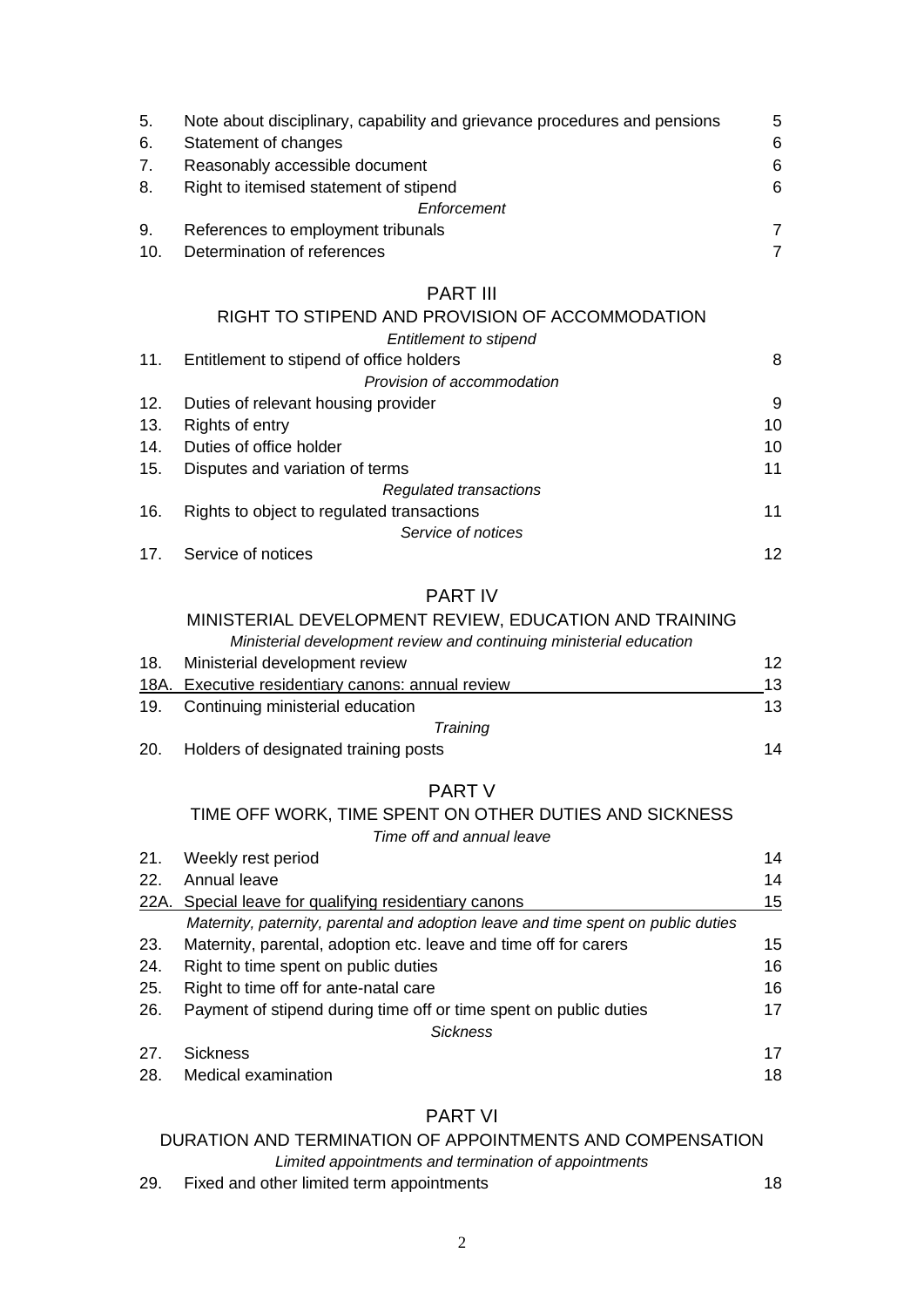|     | 29A. Holding office beyond the age of 70                                           | 20 |
|-----|------------------------------------------------------------------------------------|----|
|     | Compensation for loss of certain offices                                           |    |
| 30. | Posts subject to potential pastoral reorganisation and priests-in-charge           | 21 |
|     | <b>PART VII</b>                                                                    |    |
|     | CAPABILITY AND GRIEVANCE PROCEDURES                                                |    |
|     | Capability procedures                                                              |    |
| 31. | Capability procedures to be conducted in accordance with Codes of Practice         | 23 |
|     | Grievance procedures                                                               |    |
| 32. | Archbishops' Council to issue Codes of Practice concerning grievance<br>procedures | 23 |
|     | <b>PART VIII</b>                                                                   |    |
|     | <b>UNFAIR DISMISSAL</b>                                                            |    |
|     | Rights on unfair dismissal                                                         |    |

33. Right to apply to employment tribunal [13](#page-12-0)

In pursuance of section 2 of the Ecclesiastical Offices (Terms of Service) Measure 2009(**a**), the Archbishops' Council hereby makes the following Regulations:

## PART I

## INTRODUCTORY

## <span id="page-2-0"></span>**Citation and coming into force**

**1.** These Regulations may be cited as the Ecclesiastical Offices (Terms of Service) Regulations 2009 and shall come into force on 1<sup>st</sup> January 2010.

## <span id="page-2-1"></span>**Interpretation**

**2.**—(1) In these Regulations—

"capability procedures" means the procedures described in regulation 31 below;

"grievance procedures" means the procedures described in regulation 32 below;

"working day" means any day which is not a rest day or part of a rest period or which is not taken as part of annual or special leave or any such leave as is referred to in regulation 23(1) below and cognate expressions shall be construed accordingly;

"the Measure" means the Ecclesiastical Offices (Terms of Service) Measure 2009(**a)**.

(2) Subject to paragraph (3) below, these Regulations apply to all office holders holding office subject to Common Tenure, whenever appointed to their office, and the following provisions of these Regulations (except **r**egulation 33(3) below) shall apply to an office holder who becomes subject to Common Tenure whilst holding his or her office as if he or she had taken up that office on the day on which he or she became subject to Common Tenure.

<sup>(</sup>**a**) 2009 No.1.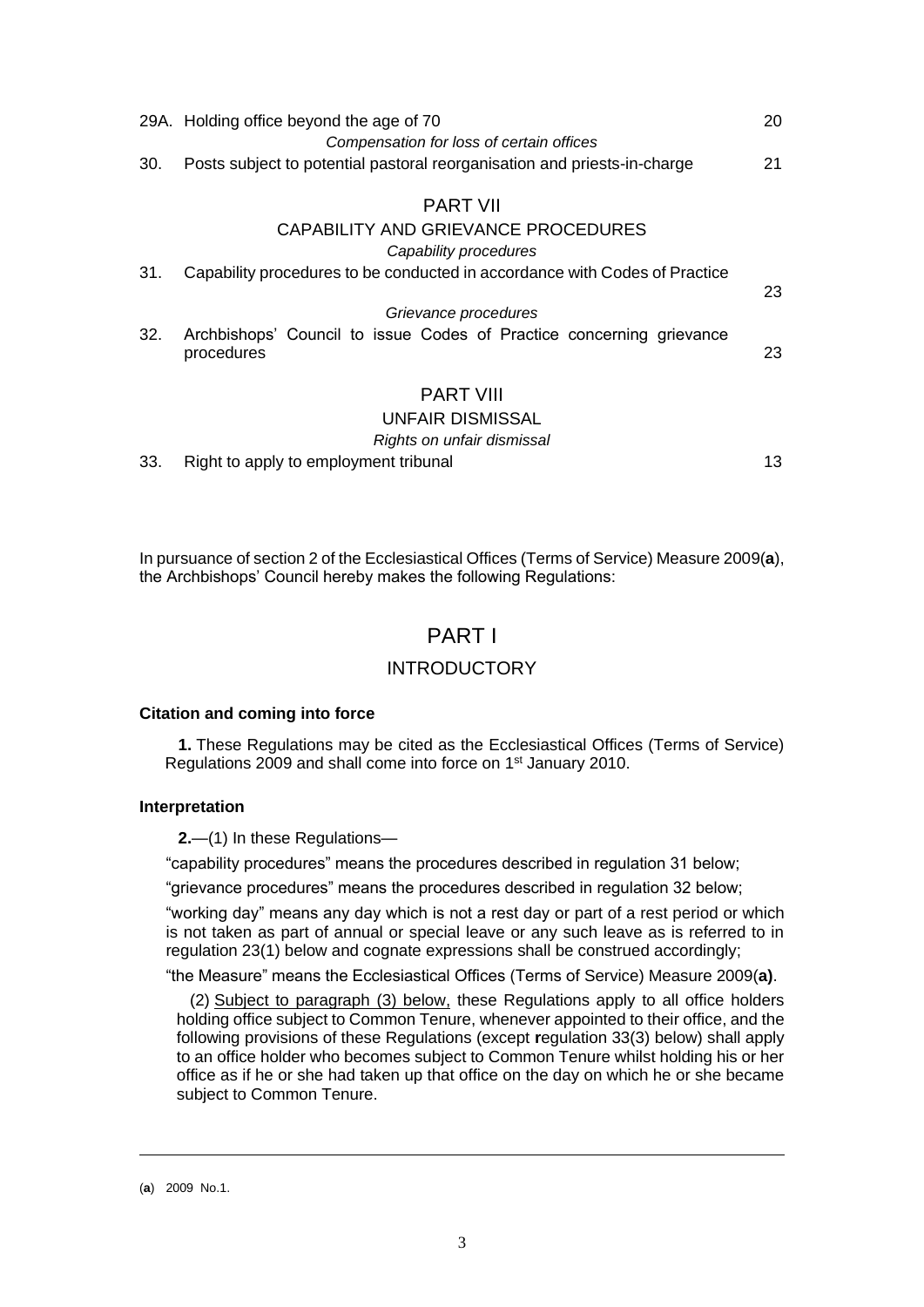(3) Where an office holder holds an office in pursuance of a contract of employment, these Regulations shall not apply to the office holder in respect of that office, without prejudice to the application of the Regulations in respect of any other office held by that office holder.

(4) For the purposes of these Regulations, a residentiary canon is a "qualifying residentiary canon" if—

- (a) the Commissioners are required to make payments to the residentiary canon under section 28(1)(b) of the Cathedrals Measure 2021,
- (b) the Chapter of the cathedral concerned pays the whole of the residentiary canon's stipend or other emoluments and provides the residentiary canon's housing, or
- (c) the residentiary canon does not come within sub-paragraph (a) or (b) but the Chapter of the cathedral concerned has resolved that the residentiary canon is nonetheless to be regarded as being a qualifying residentiary canon.

## PART II

## PARTICULARS OF OFFICE

## *Right to statement of particulars of office*

## <span id="page-3-0"></span>**Statement of initial particulars of office**

**3.**—(1) An office holder shall be given a written statement of particulars of office by—

- (a) an officer of the diocese nominated for that purpose by the diocesan bishop, or
- (b) in the case of an office holder who is an archbishop or a diocesan bishop, by an officer of the province nominated by the registrar of the province in which the diocese is situated.

(2) The statement may be given in instalments and (whether or not given in instalments) shall be given not later than the relevant date.

(3) The relevant date for the purposes of paragraph (2) above shall be the expiry of the period of one month from the date on which the office holder took up the office.

(4) The statement shall contain particulars of—

- (a) the name of the office holder and the title or description of the officer nominated by the bishop or registrar under paragraph (1) above and the body which is to be treated, for the purpose of these Regulations, as the respondent in any proceedings brought by the office holder before an employment tribunal,
- (b) the title of the office to which the office holder has been appointed, and
- (c) the date when the appointment took effect.

(5) The statement shall also contain particulars, as at a specified date not more than seven days before the statement (or the instalment containing them) is given, of—

- (a) whether the office holder is entitled to a stipend and, if so, the amount of the stipend or the method of calculating it,
- (b) the person or body responsible for the payment of the stipend,
- (c) the intervals at which any stipend is payable (that is, weekly, monthly or other specified intervals),
- (d) whether the office holder is entitled to receive parochial fees and the relationship, if any, of the receipt of such fees to any stipend,
- (e) any terms and conditions relating to the reimbursement of expenses incurred in connection with the exercise of the office,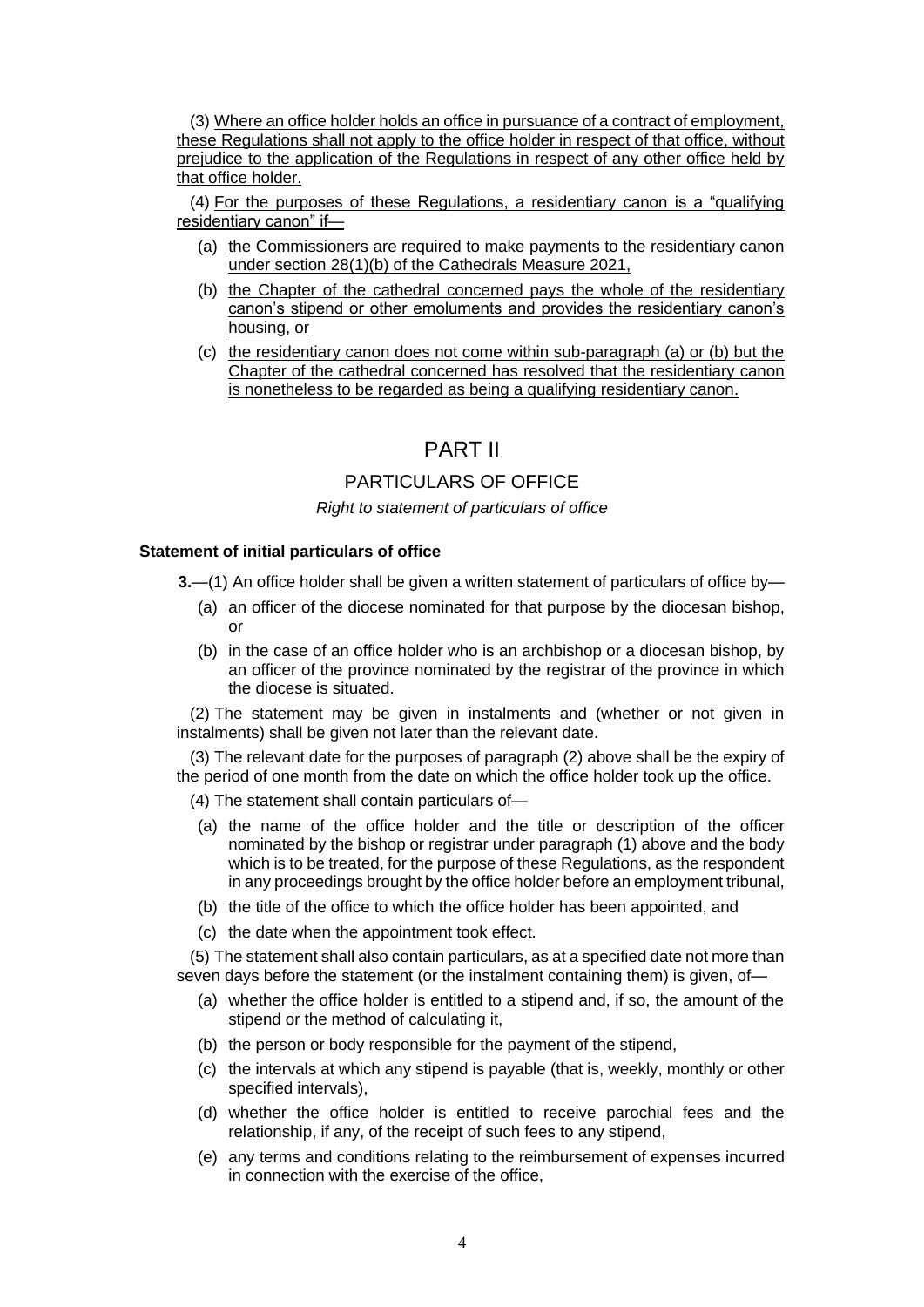- (f) whether the office is full-time or part-time and, in the case of part-time posts, and of posts for which special provision has been made for hours of work, any terms and conditions relating to hours of work (including any terms and conditions relating to normal working hours),
- (g) any terms and conditions relating to any of the following—
	- (i) entitlement to rest periods and holidays, including public holidays,
	- (ii) incapacity for work due to sickness or injury, including any provision for sick pay,
	- (iii) pensions and pensions schemes, including, where the office holder comes within either the Church of England Pensions Scheme or the Church of England Funded Pensions Scheme, or both, a statement to that effect, and
	- (iv) entitlements to maternity, paternity, parental, adoption, shared parental and parental bereavement leave and time off work to care for dependants in accordance with regulation 23 below,
- (h) where the office holder is required, for the better performance of his or her duties, to occupy any particular residence, details of the address of the property concerned, the person or body to whom or which it belongs, the terms of occupation and any contents to be provided by the relevant housing provider,
- (i) the length of notice which the office holder is required to give and, if applicable, receive to terminate the appointment, and
- (j) where the appointment is not intended to be permanent, the circumstances in which it may be terminated or, if it is for a fixed term, the date when it is to end.

#### <span id="page-4-0"></span>**Statement of initial particulars: supplementary**

**4.**—(1) If, in the case of a statement under regulation 3 above, there are no particulars to be entered under any of the paragraphs of that regulation or any of the heads of any such paragraph, that fact shall be stated.

(2) A statement under regulation 3 above may refer the office holder for particulars of any of the matters mentioned in it to these Regulations, to any Measure or Canon, to other regulations of the General Synod or specified provisions thereof or to the provisions of some other document which is reasonably accessible to the office holder.

(3) A statement shall be given to an office holder even if his or her appointment ends before the end of the period within which the statement is required to be given.

#### <span id="page-4-1"></span>**Note about disciplinary, capability and grievance procedures and pensions**

**5.**—(1) A statement under regulation 3 above shall include a note—

- (a) in the case of office holders to whom the provisions of the Ecclesiastical Jurisdiction Measure 1963(**a**) relating to offences or of the Clergy Discipline Measure 2003(**b**) relating to misconduct apply specifying those provisions,
- (b) in the case of office holders other than those referred to in paragraph (a) above, specifying any disciplinary rules or procedures applicable to the office held by the office holder, and
- (c) in the case of all office holders, specifying any capability or grievance procedures relating to office holders.

<sup>(</sup>**a**) 1963 No.1.

<sup>(</sup>**b**) 2003 No.3.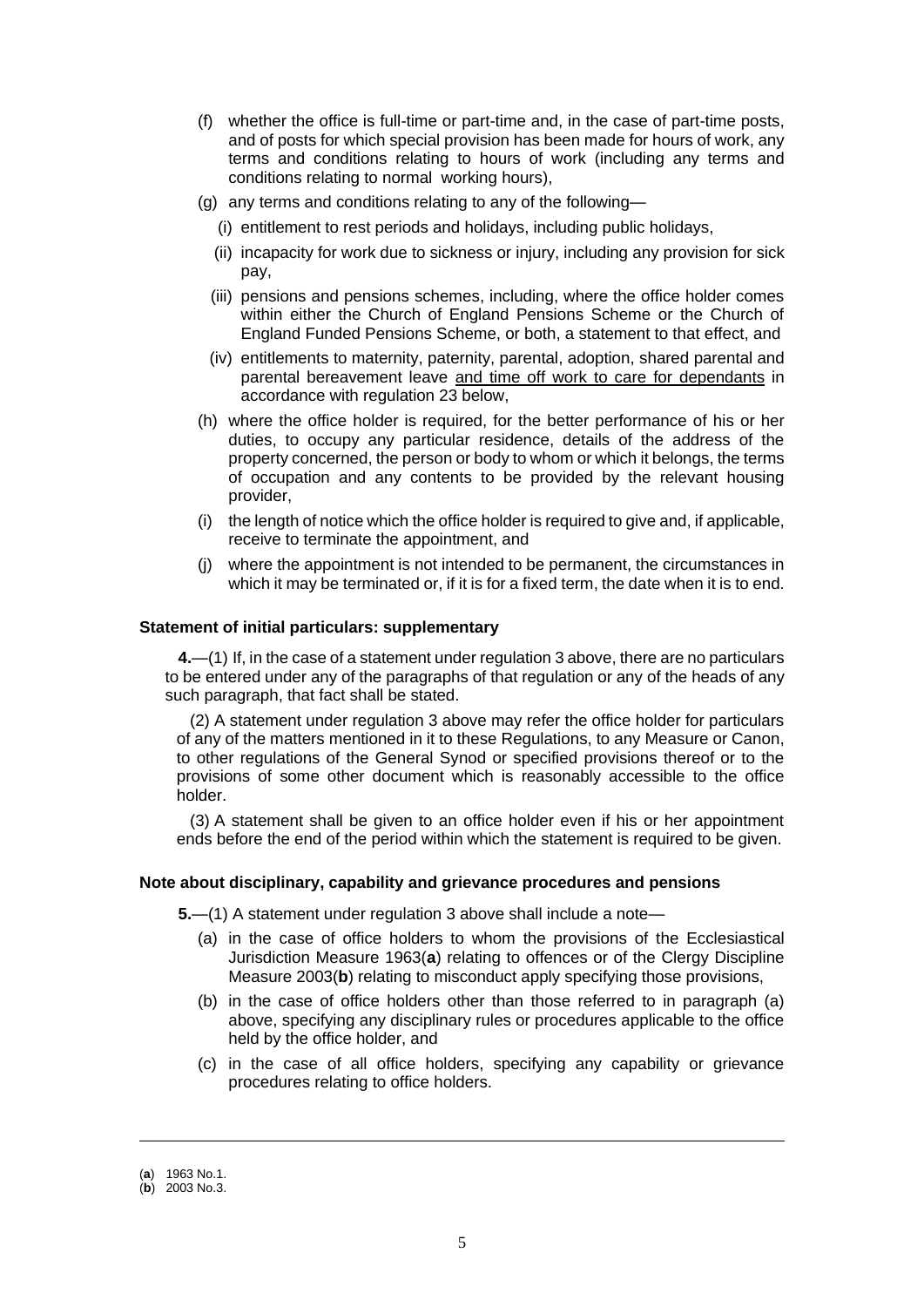(2) A note included in a statement under paragraph (1) above may comply with that paragraph by referring the office holder to any such laws or documents as are referred to in regulation 4(2) above.

(3) The note shall also state whether there is in force a contracting-out certificate (issued in accordance with Chapter I of Part III of the Pensions Schemes Act 1993(**a**)) stating that the office held by the office holder is contracted-out employment for the purposes of that Part of that Act.

#### <span id="page-5-0"></span>**Statement of changes**

**6.**—(1) If, after the material date, there is a change in any of the matters particulars of which are required by regulations 3 to 5 above to be included or referred to in a statement under regulation 3, the officer nominated by the bishop or registrar under regulation 3(1) shall give to the office holder a written statement containing particulars of the change.

- (2) For the purposes of paragraph (1) above—
- (a) in relation to a matter particulars of which are included or referred to in a statement given under regulation 3 other than in instalments, the material date is the date to which the statement relates,
- (b) in relation to a matter particulars of which are included or referred to in an instalment of a statement given under regulation 3, the material date is the date to which the instalment relates, and
- (c) in relation to any other matter, the material date is the date by which a statement under regulation 3 is required to be given.

(2A) If a residentiary canon becomes a qualifying residentiary canon by virtue of a resolution under regulation 2(4)(c), the officer nominated by the bishop under regulation 3(1) shall give to the residentiary canon a written statement to that effect.

(3) A statement under paragraph (1) or (2A) above shall be given at the earliest opportunity and, in any event, not later than one month after the change in question.

(4) A statement under paragraph (1) or (2A) may refer the office holder to any such laws or documents as are referred to in regulation 4(2) above.

## <span id="page-5-1"></span>**Reasonably accessible document**

**7.** In regulation 4 above the reference to a document which is reasonably accessible to an office holder is a reference to a document which—

- (a) the office holder has reasonable opportunities of reading in the course of the exercise of his or her office, or
- (b) where details of a website have been provided to the office holder, the office holder can gain access to without incurring unreasonable expense, or
- (c) is made reasonably accessible to the office holder in some other way.

#### <span id="page-5-2"></span>**Right to itemised statement of stipend**

**8.**—(1) An office holder to whom a stipend is payable has the right to receive from the person or body who or which is responsible for the payment of the stipend, at or before the time at which any payment of stipend is made to him or her, a written itemised statement of stipend.

(2) The statement shall contain particulars of—

(a) the gross amount of the stipend,

<sup>(</sup>**a**) 1993 c. 48.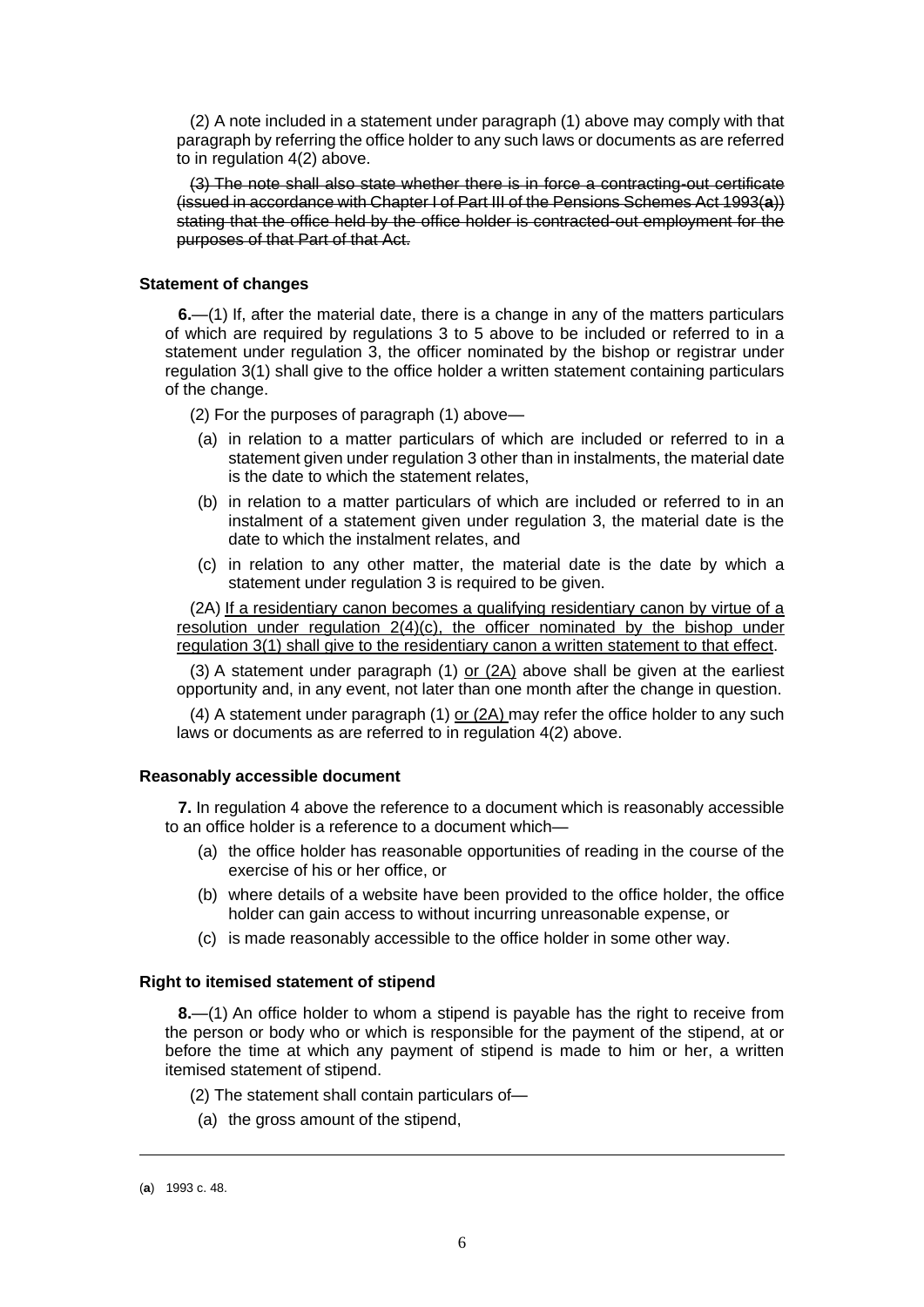- (b) the amounts of any deductions from that gross amount and the purposes for which they are made, and
- (c) the net amount of stipend payable.

#### *Enforcement*

#### <span id="page-6-0"></span>**References to employment tribunals**

**9.**—(1) Where the officer nominated under regulation 3 above does not give an office holder a statement as required by regulation 3 or 6 or where the office holder is not given a statement as required by regulation 8 (either because the person or body concerned gives no statement or because the statement which is given does not comply with what is required), the office holder may require a reference to be made to an employment tribunal to determine what particulars ought to have been included or referred to in a statement so as to comply with the requirements of the provision concerned.

(2) Where—

- (a) a statement purporting to be a statement under regulation 3 or 6 above, or a statement of stipend purporting to comply with regulation 8, has been given to an office holder, and
- (b) a question arises as to the particulars which ought to have been included or referred to in the statement so as to comply with the requirements of this Part of these Regulations,

either the person or body concerned or the office holder may require the question to be referred to and determined by an employment tribunal.

- (3) For the purposes of this paragraph—
	- (c) a question as to the particulars which ought to have been included in the note required by regulation 5 above to be included in the statement under regulation 3 does not include any question whether the office is, has been or will be treated as contracted-out employment (for the purposes of Part III of the Pensions Schemes Act 1993(**a**)), and
	- (d) a question as to the particulars which ought to have been included in a statement of stipend does not include a question solely as to the accuracy of an amount stated in any such particulars.

(3) An employment tribunal shall not consider a reference under this section in a case where the appointment to which the reference relates has ended unless an application requiring the reference to be made was made—

- (a) before the end of the period of three months beginning with the date on which the appointment ended, or
- (b) within such period as the tribunal considers reasonable in a case where it is satisfied that it was not reasonably practicable for the application to be made before the end of that period of three months.

#### <span id="page-6-1"></span>**Determination of references**

**10.**—(1) Where, on a reference under regulation 9 above, an employment tribunal determines particulars as being those which ought to have been included or referred to in a statement given under regulation 3 or 6 above, the officer nominated under regulation 3 shall be deemed to have given the office holder a statement in which those particulars were included, or referred to, as specified in the decision of the tribunal.

<sup>(</sup>**a**) 1993 c. 48.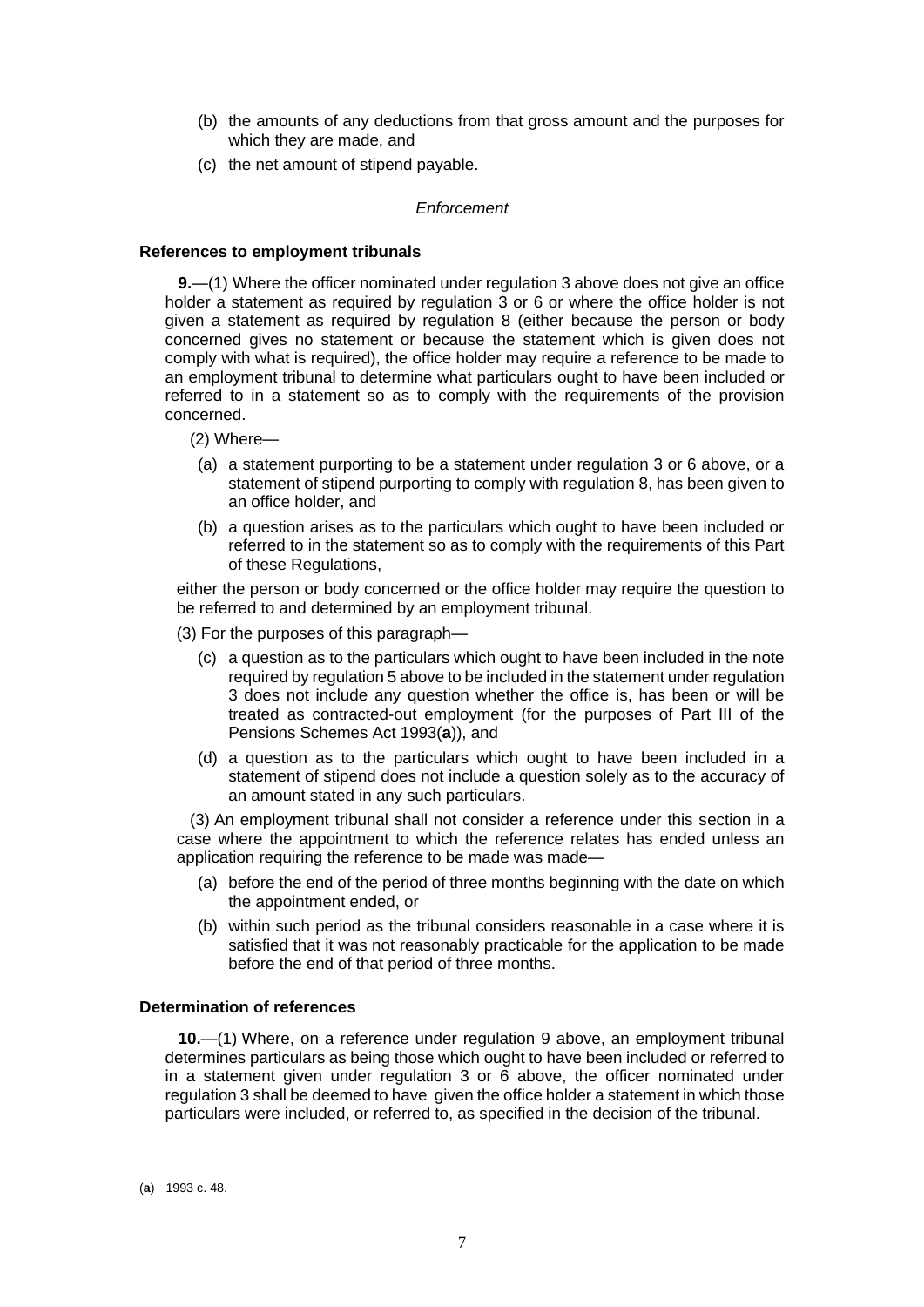(2) On determining a reference under regulation 9(2) above relating to a statement purporting to be a statement under regulation 3 or 6, an employment tribunal may-

- (a) confirm the particulars as included or referred to in the statement given by the person nominated under regulation 3,
- (b) amend those particulars, or
- (c) substitute other particulars for them,

as the tribunal may determine to be appropriate; and the statement shall be deemed to have been given by that person to the office holder in accordance with the decision of the tribunal.

(3) Where on a reference under regulation 9 above an employment tribunal finds—

- (a) that the person or body responsible has failed to give an office holder a statement of stipend in accordance with regulation 8, or
- (b) that a statement of stipend does not, in relation to any deduction, contain the particulars required to be included in that statement by that regulation,

the tribunal shall make a declaration to that effect.

(4) Where on a reference in a case to which paragraph (3) above applies the tribunal further finds that any un-notified deductions have been made from the stipend of the office holder during the period of thirteen weeks immediately preceding the date of the application for the reference (whether or not the deductions were made in breach of the terms and conditions of the appointment), the tribunal may order the person or body who or which is responsible for the payment of the stipend to pay the office holder a sum not exceeding the aggregate of the un-notified deductions so made.

(5) For the purposes of paragraph (4) above a deduction is an un-notified deduction if it is made without the person or body concerned giving the office holder, in any statement of stipend, the particulars of the deduction required by regulation 8.

## PART III

## RIGHT TO STIPEND AND PROVISION OF ACCOMMODATION

#### *Entitlement to stipend*

## <span id="page-7-0"></span>**Entitlement to stipend of office holders**

**11.**—(1) Subject to paragraph (3), an office holder who is occupying a full-time stipendiary post which is stated to be such in his or her terms of appointment shall be entitled to receive an annual stipend of an amount—

- (a) which is not less than the National Minimum Stipend, or
- (b) which, together with any income received by the office holder from other sources which is related to or derived from the duties of the office, is not less than the National Minimum Stipend.

(1A) Any stipend which an office holder who is occupying a full-time stipendiary post as mentioned in paragraph (1) gives up in return for the provision of a benefit under arrangements made with an officer of the Commissioners is nonetheless to be treated for the purposes of this regulation as stipend received by the office holder.

(2) In sub- paragraph (1) above "National Minimum Stipend" means the amount specified from time to time by the Archbishops' Council, in exercise of its functions as the Central Stipends Authority, as the National Minimum Stipend, and the circumstances in which income is treated, for the purposes of paragraph (1)(b) above, as to be taken into account for the purpose of calculating an office holder's entitlement, shall be specified from time to time by the Council in the exercise of those functions.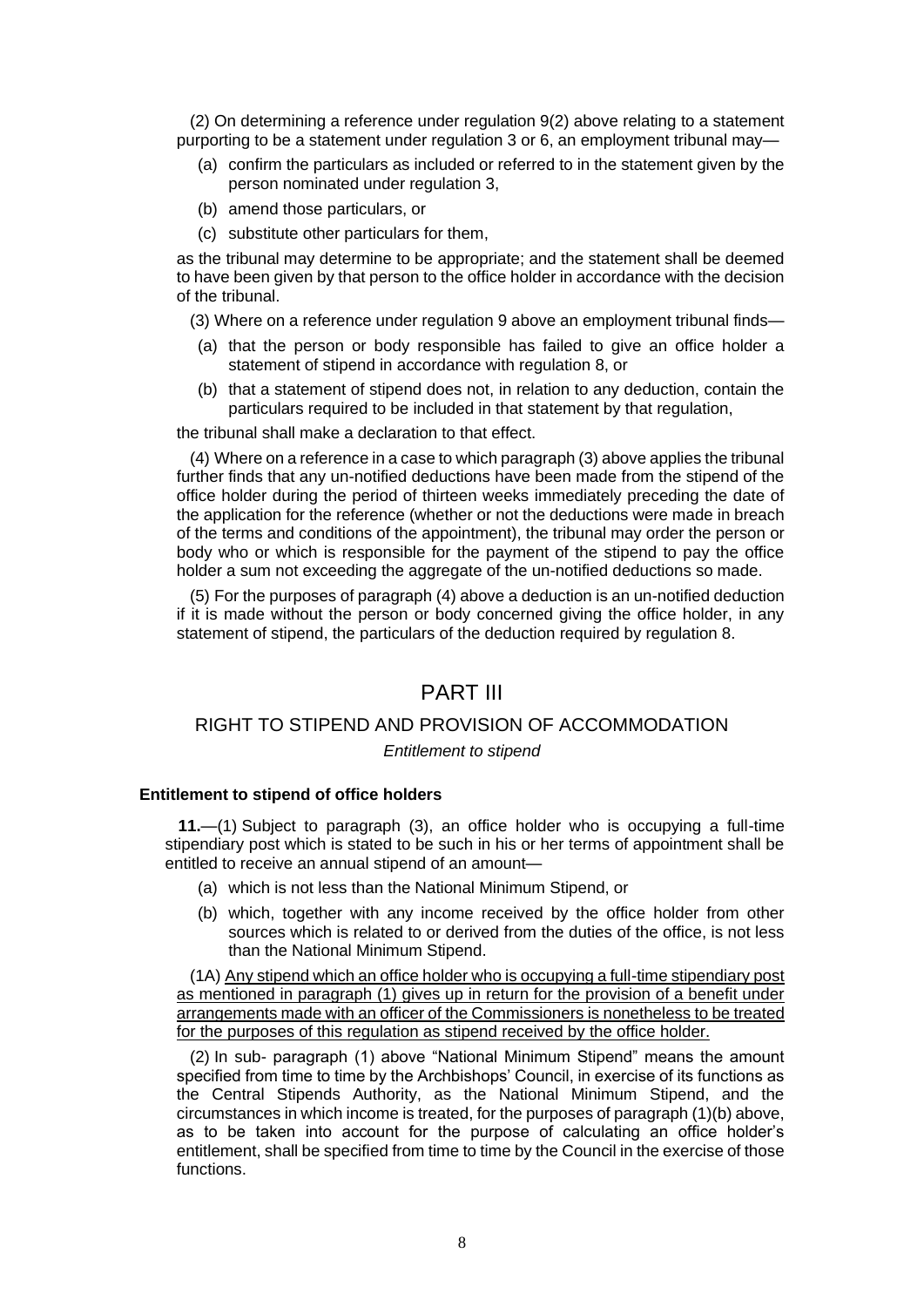(3) An office holder who is occupying a part-time post shall be entitled to such stipend as may be specified in the statement of particulars of office given under regulation 3 above.

(4) Paragraphs (1) and (3) above do not apply to an office holder who is serving a sentence of imprisonment following a conviction for a criminal offence.

(5) Any directions given by a diocesan bishop under section 5(2) of the Diocesan Stipends Funds Measure 1953(**a**) with respect to providing or augmenting the stipends of the office holders mentioned in that section shall be consistent with the provisions of this regulation.

#### *Provision of accommodation*

#### <span id="page-8-0"></span>**Duties of relevant housing provider**

**12.**—(1) The relevant housing provider which provides a house of residence or other accommodation under section 4 or 5 of the Measure shall be under a duty—

- (a) to keep the property in repair;
- (b) to arrange for a qualified surveyor (within the meaning of section  $7(6)(b)$  of the Measure) to inspect the property at least every five years and, in the case of a new building, as soon as possible after the building is provided, and for a report to be submitted to the housing provider describing the state and condition of the property, including the state and condition of the interior, and the grounds and of any contents of the property provided by the housing provider;
- (c) to send a copy of the surveyor's report to the office holder and, after consulting the office holder, to carry out within a reasonable time any repairs recommended in the report which appear to the housing provider to be appropriate;
- (d) to pay the Council Tax and such other recurring charges as may be specified in the statement of particulars of office given under regulation 3 above (or in any statement of changes given under regulation 6 above);
- (e) to insure the property against all such risks as are included in the usual form of house owner's policy relating to buildings.

(2) In this regulation "repairs" means such works of repair and replacement as are needed—

- (a) to keep in repair the structure and exterior of the buildings of the property, including doors, windows, drains, gutters and external pipes;
- (b) to keep in repair all walls, fences, gates, drives and drains of the property, other than those which some person other than the office holder is wholly liable to repair; and
- (c) to keep in repair and proper working order—
	- (i) the installations in the property for the supply of water, gas and electricity, and for sanitation, including basins, sinks, baths and sanitary conveniences,
	- (ii) the installations in the property for space heating or heating water, and
	- (iii) any fixtures, fittings and appliances in the property (other than those mentioned in the preceding sub-paragraphs) provided by the relevant housing provider,

including works of interior decoration necessitated in consequence of such works as aforesaid.

<sup>(</sup>**a**) 1 & 2 Eliz.2 No.2.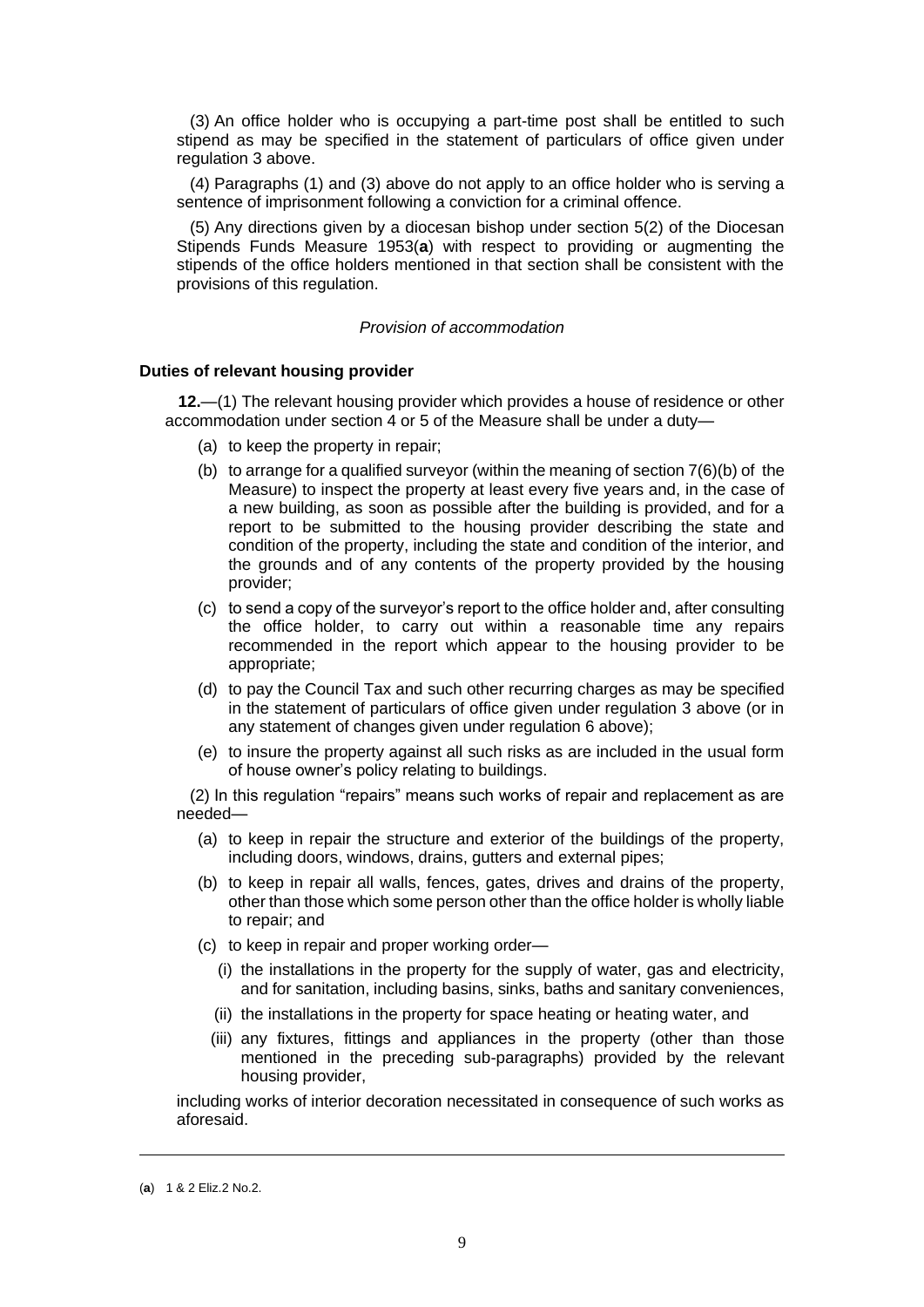(3) In determining for the purposes of this regulation the standard of repair appropriate to any building regard shall be had to the age, character and prospective life of the building and, in particular, in the case of a building included in a list under section 1 of the Planning (Listed Buildings and Conservation Areas) Act 1990(**a**) or a building in a conservation area, to the special architectural or historic interest of the building.

(4) In this regulation and regulations 13, 14 and 15 below "property" includes any land or other buildings which forms or form part of or is or are ancillary to the house of residence or other accommodation.

#### <span id="page-9-0"></span>**Rights of entry**

**13.** The relevant housing provider or its officers or agents may enter any property which is provided as a house of residence or other accommodation under section 4 or 5 of the Measure on first giving, except in an emergency, reasonable notice to the office holder, to inspect or carry out repairs to the property or to inspect, repair, replace or remove any contents of the property which have been provided by the housing provider or for such other reasonable purpose as is consistent with the powers and obligations of the provider.

#### <span id="page-9-1"></span>**Duties of office holder**

**14.**—(1) An office holder who is in occupation of a house of residence or other accommodation provided under section 4 or 5 of the Measure shall be under a duty—

- (a) to permit the relevant housing provider or its officers or agents to enter the property in exercise of the provider's rights under regulation 13 above;
- (b) to use all reasonable endeavours to keep the property and any contents of the property provided by the relevant housing provider, clean and free from deterioration, with the exception of fair wear and tear, and to keep any garden or other grounds belonging to the property in a reasonable state of upkeep;
- (c) to notify the relevant housing provider of any works of repair that may from time to time be needed to the property as soon as reasonably practicable after the office holder becomes aware of them;
- (d) if required to do so by the relevant housing provider, to the extent that it is not recoverable under any insurance policy, to pay the whole or part of the reasonable cost of any repairs to the property which a report of a qualified surveyor as mentioned in regulation 12(1)(b) above authorised by the relevant housing provider specifies to be necessary as the result of damage caused or aggravated by the deliberate act of the office holder or a member of the office holder's household residing with him or her or by a breach of the office holder's obligations under this regulation;
- (e) not to use the property except as a private residence for the office holder and his or her household and for such other purposes as may be agreed by the relevant housing provider, which agreement shall not be unreasonably withheld;
- (f) not to make any repairs, alterations or additions to the property without the consent of the relevant housing provider;
- (g) where the property is held on a lease, to observe any term, condition or covenant binding the tenant under the lease and, in any case, to indemnify the relevant housing provider in respect of any breach by the office holder or by any member of the office holder's household living in the property of any term, condition or covenant binding on the occupier; and

<sup>(</sup>**a**) 1990 c.9.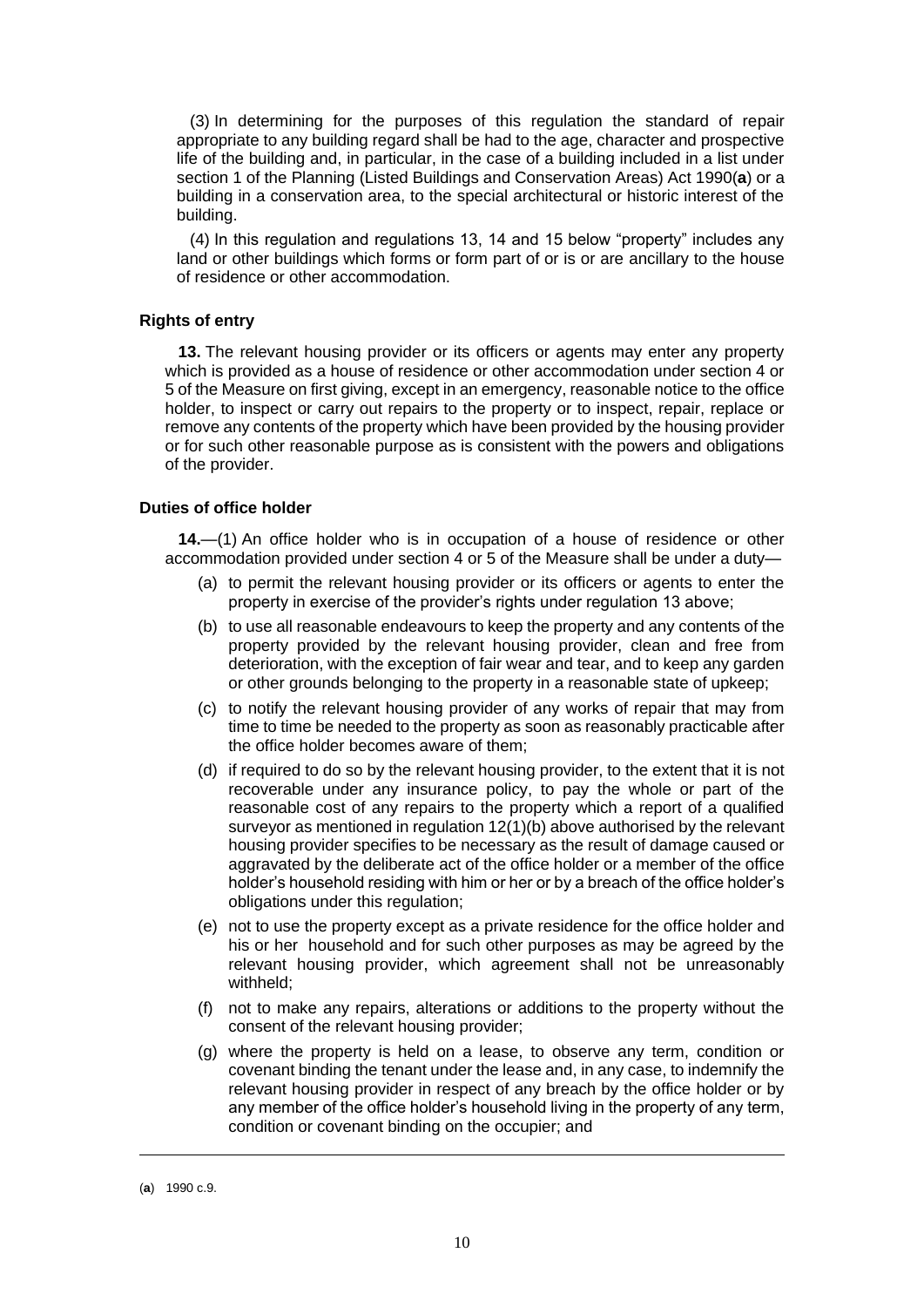(h) to vacate the property within the period of one month from the date on which the office holder ceases to hold the office or on which he or she takes up a new office, whichever is sooner or within such longer period as the relevant housing provider may allow and to leave the property clean and tidy and clear of all personal possessions belonging to the office holder or any members of his or her household residing in the property.

(2) If an office holder dies whilst occupying the property any member of his or her household living in the property at that time may remain in occupation for the period of three months from the date of the office holder's death or such longer period as the relevant housing provider may allow and any such person shall, for the duration of his or her occupation, be subject to the same obligations, so far as relevant, under this regulation as is the office holder.

(3) The office holder shall keep the relevant housing provider informed of matters arising from any notice given to him or her by a Government department, local or other public authority, public utility undertaker or, in the case of property held on a lease or tenancy, the landlord of the property; and the relevant housing provider shall, unless it agrees otherwise with the office holder, advise on or undertake negotiations in respect of any such matters.

#### <span id="page-10-0"></span>**Disputes and variation of terms**

**15.**—(1) If there is any dispute about the performance of the respective obligations of the relevant housing provider and the office holder under section 4, 5 or 6 or regulations 12 to 14 above which cannot be resolved by the grievance procedures, it shall be referred for arbitration by a single arbiter appointed by agreement between the relevant housing provider and the office holder or, failing agreement, by the President of the Royal Institution of Chartered Surveyors and the decision of any arbiter so appointed shall be final.

(2) The terms of occupation of the property by the office holder may, subject to regulations 12 to 14 above, be varied by agreement between the relevant housing provider and the office holder and, where appropriate, the statement of particulars of office shall be amended to reflect any such variation.

#### *Regulated transactions*

#### <span id="page-10-1"></span>**Rights to object to regulated transactions**

**16.**—(1) Where under section 7 of the Measure a relevant housing provider has served notice on an office holder or other person or body of a regulated transaction any person or body on whom or which notice is served may object to the transaction by giving notice to the relevant housing provider, stating the grounds of the objection, within the period of twenty eight days beginning on the next working day after the date of the relevant housing provider's notice.

(2) Subject to paragraph (3) below, within the period of five days of the receipt of any notice of objection given under paragraph (1) above, the relevant housing provider shall send it for consideration—

- (a) where the provider is the Commissioners or where the consent of the Commissioners is required to the transaction, to the Archbishops' Council,
- (b) in any other case, to the Commissioners.

(3) If the relevant housing provider considers that the objection is well founded, it need not refer it under paragraph (2) above and shall—

- (a) notify the person or body which served the notice accordingly; and
- (b) either discontinue any action with respect to the regulated transaction or consider whether to proceed with a different regulated transaction.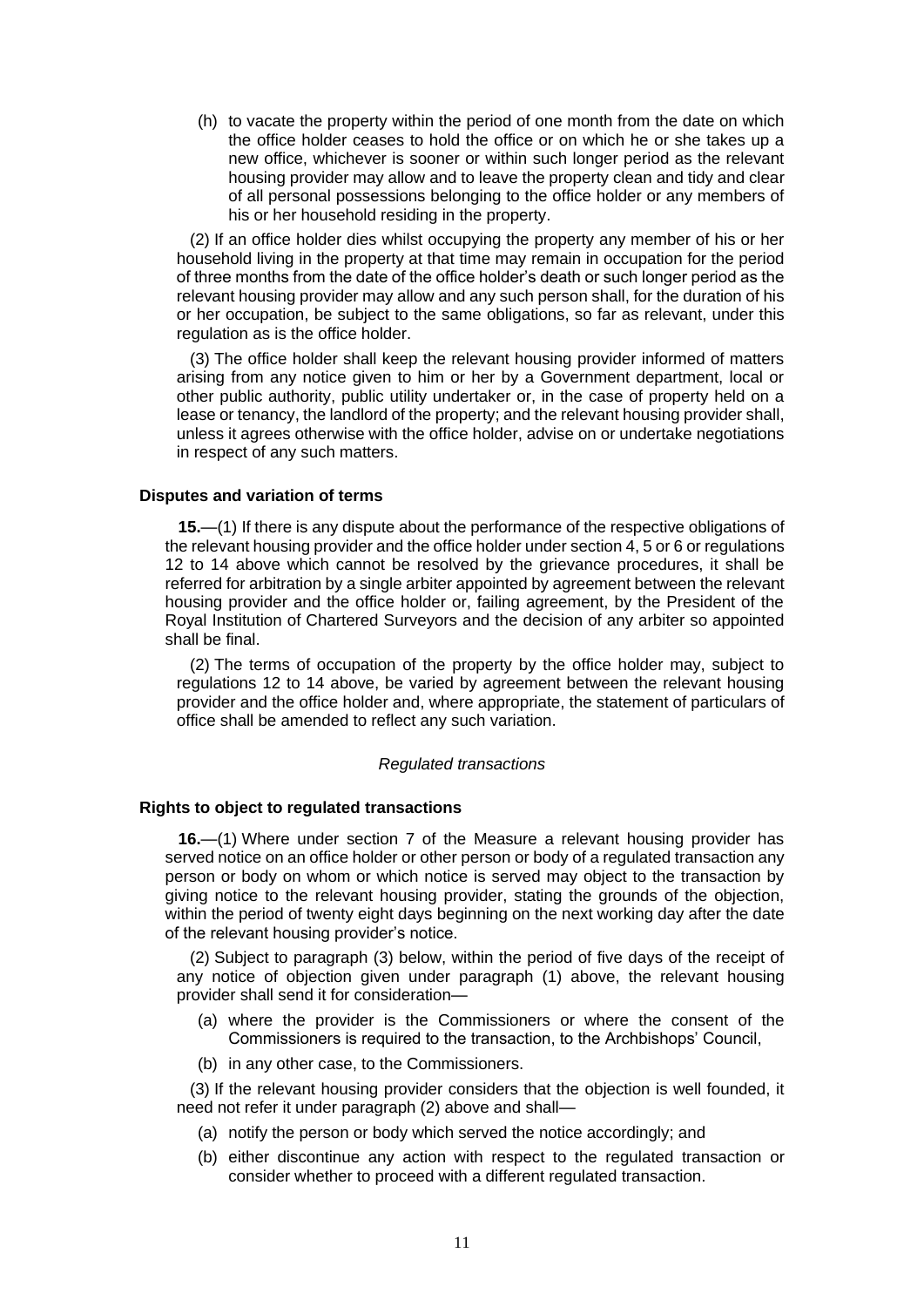(4) The Archbishops' Council or the Commissioners, as the case may be, shall, after considering the grounds of objection and all relevant circumstances, direct that the transaction shall proceed if the relevant housing provider satisfies it or them that any objection should not be upheld and, in any other case, direct that the transaction shall not proceed.

(5) Without prejudice to their powers to appoint committees, the Archbishops' Council may delegate the consideration of any objections to a committee appointed by the Council for the purposes of this regulation and the Commissioners may delegate the consideration of objections to any committee of the Commissioners established by or appointed under the Church Commissioners Measure 1947(**a**).

(6) If the relevant housing provider is satisfied that the issue of any notice under section 9 7 of the Measure should be dispensed with owing to the urgency of a proposed regulated transaction, or if the Archbishops' Council or the Commissioners are satisfied that, owing to the urgency of the transaction, objections should not be considered, the Council or the Commissioners, as the case may be, may direct that the transaction shall proceed without issuing the notice or consideration of any objections, as the case may be, provided that every person or body on whom notice of the transaction has been served (or is required to be served, as the case may be) agrees.

(7) Paragraph (5) above applies to the consideration of the matters referred to in paragraph (6) above as it applies to the consideration of objections.

#### *Service of notices*

#### <span id="page-11-0"></span>**Service of notices**

**17.**—(1) Any notice required or authorised by the Measure or these regulations to be served on, sent or given to a person may be served, sent or given by delivering it to that person, or by leaving it at that person's proper address, or by sending it by post or by facsimile transmission or electronic mail.

(2) The proper address for the purpose of paragraph (1) above shall be that person's last known address, except that—

- (a) in the case of a secretary or clerk of a corporation, it shall be the registered or principal office of the corporation;
- (b) in the case of a parochial church council, it shall be the address of the secretary or acting secretary or, in the absence of such a person, the address of such other person as may be deemed by the person serving the notice to be appropriate.

## PART IV

#### MINISTERIAL DEVELOPMENT REVIEW, EDUCATION AND TRAINING

*Ministerial development review and continuing ministerial education*

#### <span id="page-11-1"></span>**Ministerial development review**

**18.**—(1) Every diocesan bishop shall make, and keep under review, a scheme containing arrangements for a person nominated by the bishop to conduct with each office holder in that diocese a review of his or her ministry to be known as a "ministerial development review" on at least one occasion in each period of two calendar years.

<sup>(</sup>**a**) 10 & 11 Geo. 6 No.2.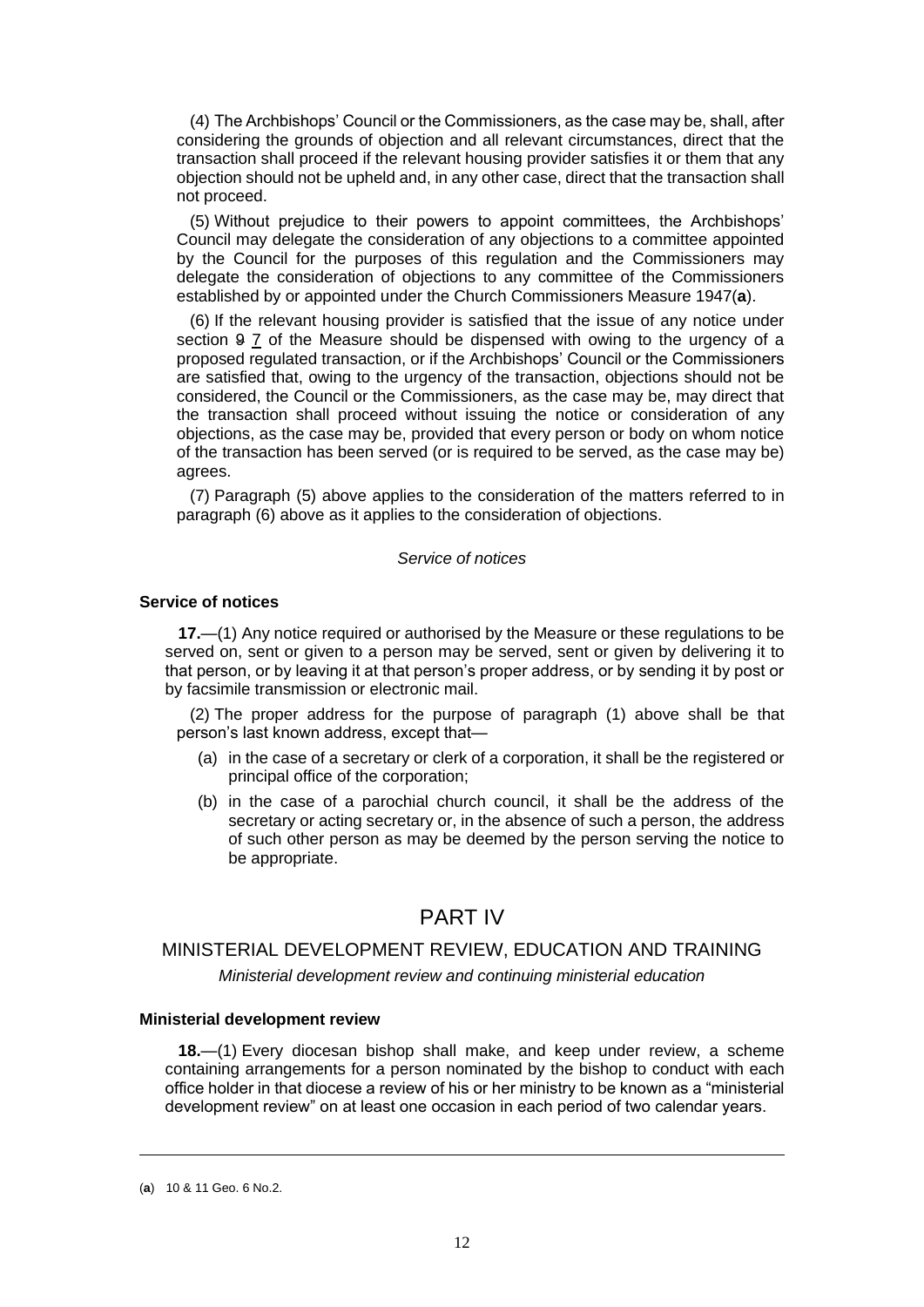(2) The archbishop of each province shall arrange for every diocesan bishop in the province to undertake a ministerial development review and for the archbishop's own ministerial development review on at least one occasion in each period of two calendar years.

(3) It shall be the duty of each office holder to co-operate in any ministerial development review undertaken under this regulation.

(4) The bishop or, as the case may be, the archbishop, shall have regard, in carrying out his functions under paragraphs (1) and (2) above, to guidance issued by the Archbishops' Council, and the guidance may relate to annual reviews for executive residentiary canons under regulation 18A.

(5) The bishop or, as the case may be, the archbishop, shall keep a written record of the outcome of any ministerial development review and of any relevant matters relating to such a review, which shall be signed by the office holder and the person conducting the review.

#### <span id="page-12-0"></span>**Executive residentiary canons: annual review**

**18A.**—(1) In the case of each office holder who is an executive residentiary canon, the dean of the cathedral shall, on at least one occasion in each calendar year, conduct a review with the residentiary canon of his or her exercise of cathedral duties.

(2) A review under this regulation is to be known as an "annual review" and is in addition to the ministerial development review.

(3) It shall be the duty of each executive residentiary canon to co-operate in any annual review undertaken under this regulation.

(4) The dean shall keep a written record of the outcome of any annual review and of any relevant matters relating to such a review, which shall be signed by the residentiary canon and the dean.

(5) In this regulation, "executive residentiary canon" means a residentiary canon who is an executive member of the Chapter of the cathedral concerned; and "executive member" and "cathedral duties" each have the same meaning as in the Cathedrals Measure 2021.

## <span id="page-12-1"></span>**Continuing ministerial education**

**19.**—(1) Each office holder (other than an archbishop) shall be under a duty to participate in arrangements approved by the diocesan bishop or, in the case of a diocesan bishop, by the archbishop of the province concerned, as appropriate for the continuing ministerial education of that office holder.

(2) The bishop or, as the case may be, the archbishop, shall have regard, in carrying out his functions under paragraph (1) above of approving the arrangements referred to therein, to any guidance issued by the Archbishops' Council.

(3) Each archbishop shall make such arrangements as he or she thinks appropriate for his or her continuing ministerial education.

(4) Any diocesan bishop shall be under a duty to use all reasonable endeavours to ensure that every office holder in the diocese is afforded opportunities to participate in such education or training as is appropriate to promote that office holder's ministerial development.

(5) In the case of an office holder who is a qualifying residentiary canon, the functions imposed by paragraphs (1), (2) and (4) are instead to be carried out by the dean of the cathedral concerned; and the references in those paragraphs to the diocesan bishop are accordingly to be read as references to the dean.

(6) But paragraph (5) does not apply in so far as the functions imposed by paragraphs (1), (2) and (4) relate to education or training on the safeguarding of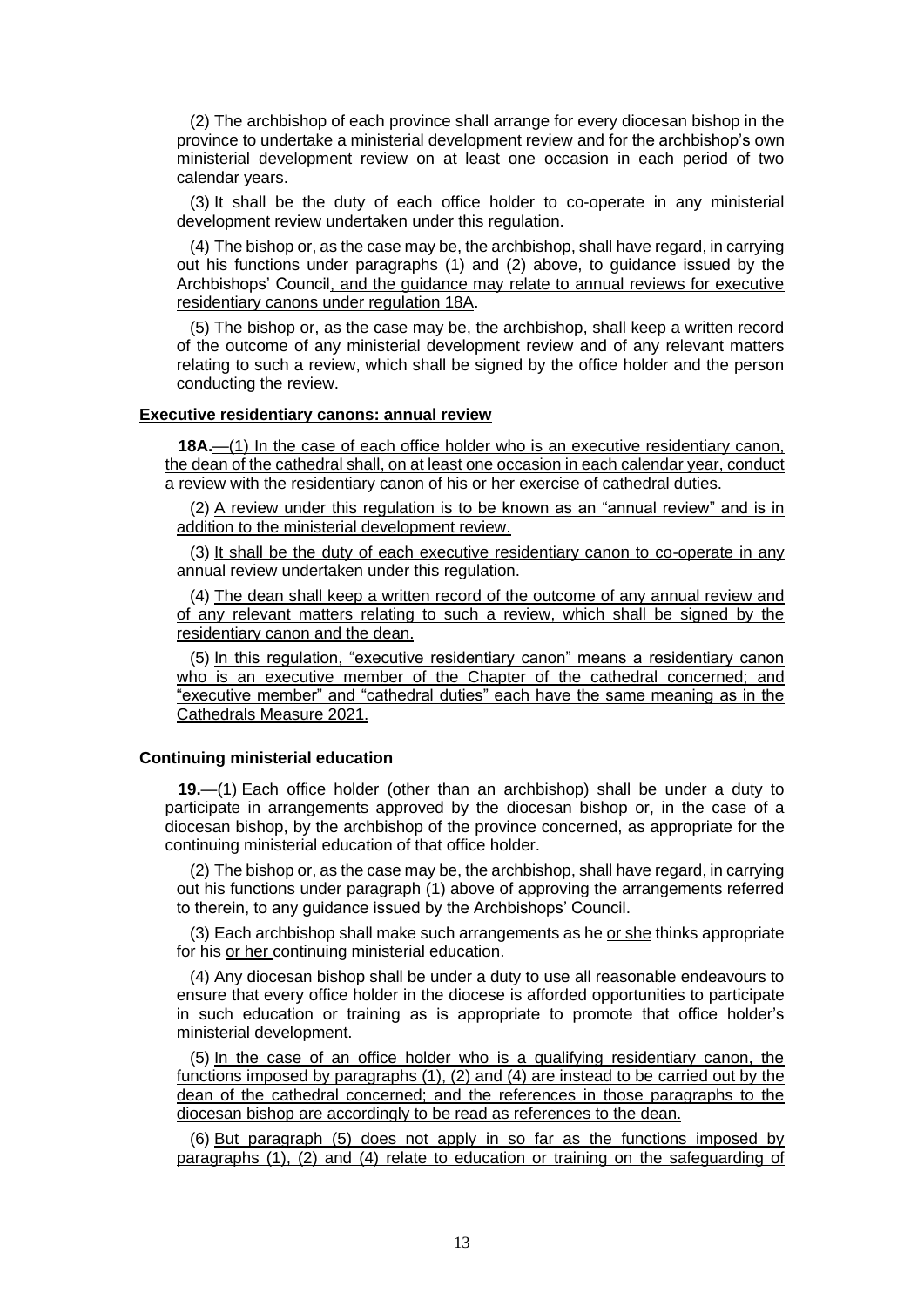children or vulnerable adults (within the meaning of the Safeguarding and Clergy Discipline Measure 2016).

#### *Training*

#### <span id="page-13-0"></span>**Holders of designated training posts**

**20.**—(1) Every bishop of a diocese in which an office holder holds an office designated under regulation 29(1)(c) below as a training post shall make arrangements so as to ensure that any such officer holder is provided with suitable training and afforded such time off work as is necessary to undertake it.

(1A) During any period for which an office referred to in paragraph (1) above continues to be designated as a training post as a result of regulation 29(3A), the duty in paragraph (1) above does not apply in relation to the office but the duty in paragraph 19(1) does.

(2) An office holder who holds an office referred to in paragraph (1) above shall be under a duty to use all reasonable endeavours to participate in and complete any training which is required to be provided to him or her under that paragraph.

## PART V

## TIME OFF WORK, TIME SPENT ON OTHER DUTIES AND SICKNESS *Time off and annual leave*

#### <span id="page-13-1"></span>**Weekly rest period**

**21.**—(1) An office holder shall be entitled to an uninterrupted rest period of not less than 24 hours in any period of seven days, but the statement of particulars of office issued under regulation 3 above may specify that any rest period may not be taken on or include a Sunday or any or all of the principal Feasts of the Church of England or Ash Wednesday or Good Friday.

#### <span id="page-13-2"></span>**Annual leave**

**22.**—(1) An office holder occupying a full-time post shall be entitled to thirty six days annual leave or such greater amount as may be specified in the statement of particulars of office in any calendar year without any deduction of any stipend to which the office holder is entitled, but the statement of particulars may specify particular days on which annual leave shall or may not be taken and may, in particular, specify the maximum number of Sundays on which annual leave may be taken.

(2) During the first calendar year of the appointment, the amount of leave which an office holder may take at any time in exercise of the entitlement under paragraph (1) above is limited to the amount which is deemed to have accrued in his or her case at that time under paragraph (3) below, as modified by paragraph (4) where that paragraph applies, less the amount of leave (if any) that he or she has already taken during that year.

(3) For the purposes of paragraph (2) above leave is deemed to accrue over the course of the first year of the appointment at a rate which is proportionate to the proportion of the calendar year remaining after the date on which the appointment begins.

(4) Where the amount of leave that has accrued in a particular case includes a fraction of a day the fraction shall be treated as a whole day.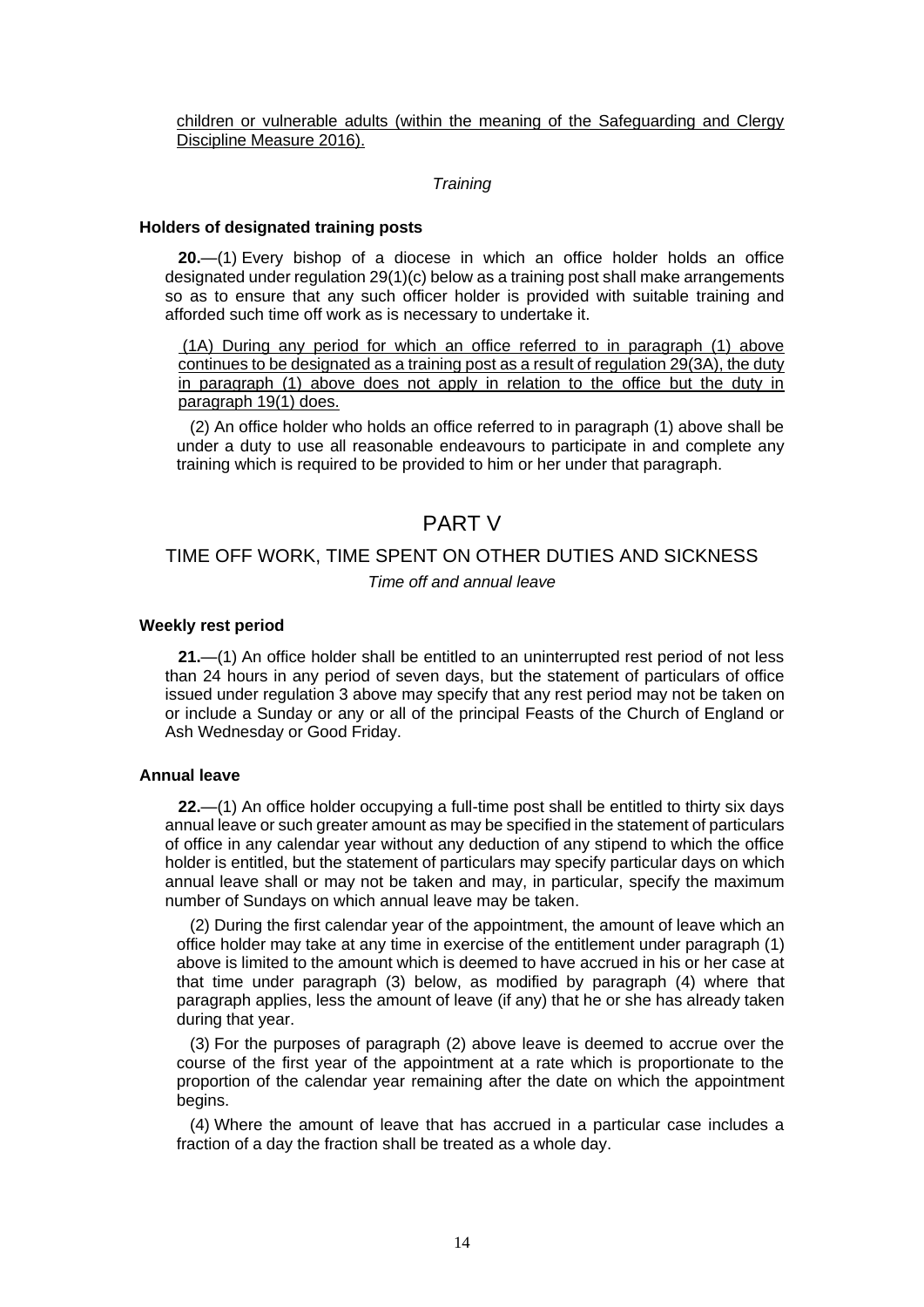(5) For the purposes of paragraph (1) above, the amount of leave allowed by that paragraph shall exclude any period of special leave allowed by the diocesan bishop (or in the case of an office holder who is a diocesan bishop, the archbishop of the province in which the diocese is situated or in the case of an office holder who is a qualifying residentiary canon, the dean of the cathedral concerned, including any such leave granted for the purposes of removal and re-settlement.

(6) Paragraphs (3) and (4) above shall apply during the final calendar year of the appointment as they apply during the first such year.

(7) An office holder occupying a part-time post shall be entitled to such period of annual leave as may be specified in the statement of particulars of office given to the office holder under regulation 3 above and paragraphs (2) to (5) above shall apply accordingly.

## <span id="page-14-0"></span>**Special leave for qualifying residentiary canons**

**22A.**—(1) When allowing a period of special leave to a qualifying residentiary canon, the dean of the cathedral shall notify the diocesan bishop in writing.

(2) Where the dean of a cathedral has allowed a qualifying residentiary canon a period or periods of special leave in any calendar year totalling three months, the dean may not allow any further period of special leave to the qualifying residentiary canon in that calendar year without having obtained the written consent of the diocesan bishop.

*Maternity, paternity, parental and adoption leave and time spent on public duties*

### <span id="page-14-1"></span>**Maternity, parental, adoption etc. leave and time off for carers**

**23.**—(1) An office holder is entitled to maternity, paternity, parental, adoption, shared parental or parental bereavement leave for the same periods and subject to the same conditions as for the time being apply in the case of an employee under the Employment Rights Act 1996 or regulations made under it.

(2) Before exercising an entitlement under paragraph (1), an office holder must, in consultation with a responsible person or authority, use all reasonable endeavours to make arrangements for the duties of the office to be performed by one or more other persons during the period of leave.

(3) An office holder may request the appropriate authority to give him or her time off work or to make adjustments to the duties of the office to allow him or her to care for a dependant; and for this purpose, "the appropriate authority" is—

- (a) unless the office holder holds office in a cathedral, the bishop of the diocese;
- (b) if the office holder is the dean of a cathedral, the bishop of the diocese;

(c) if the office holder holds another office in a cathedral, the dean of the cathedral.

(4) A request under paragraph (3) must be in writing; and the Archbishops' Council may impose other conditions as to the manner in which the request is to be made, including as to the supply of information with the request.

(5) The appropriate authority must consider a request under paragraph (3); and when doing so in the case of an office holder who does not hold office in a cathedral, it must consult the parochial church council of each parish belonging to the benefice concerned.

(6) Where the appropriate authority decides to grant a request under paragraph (3), it may—

(a) give such time off work or make such adjustments to the duties of the office as appear to it to be reasonable, and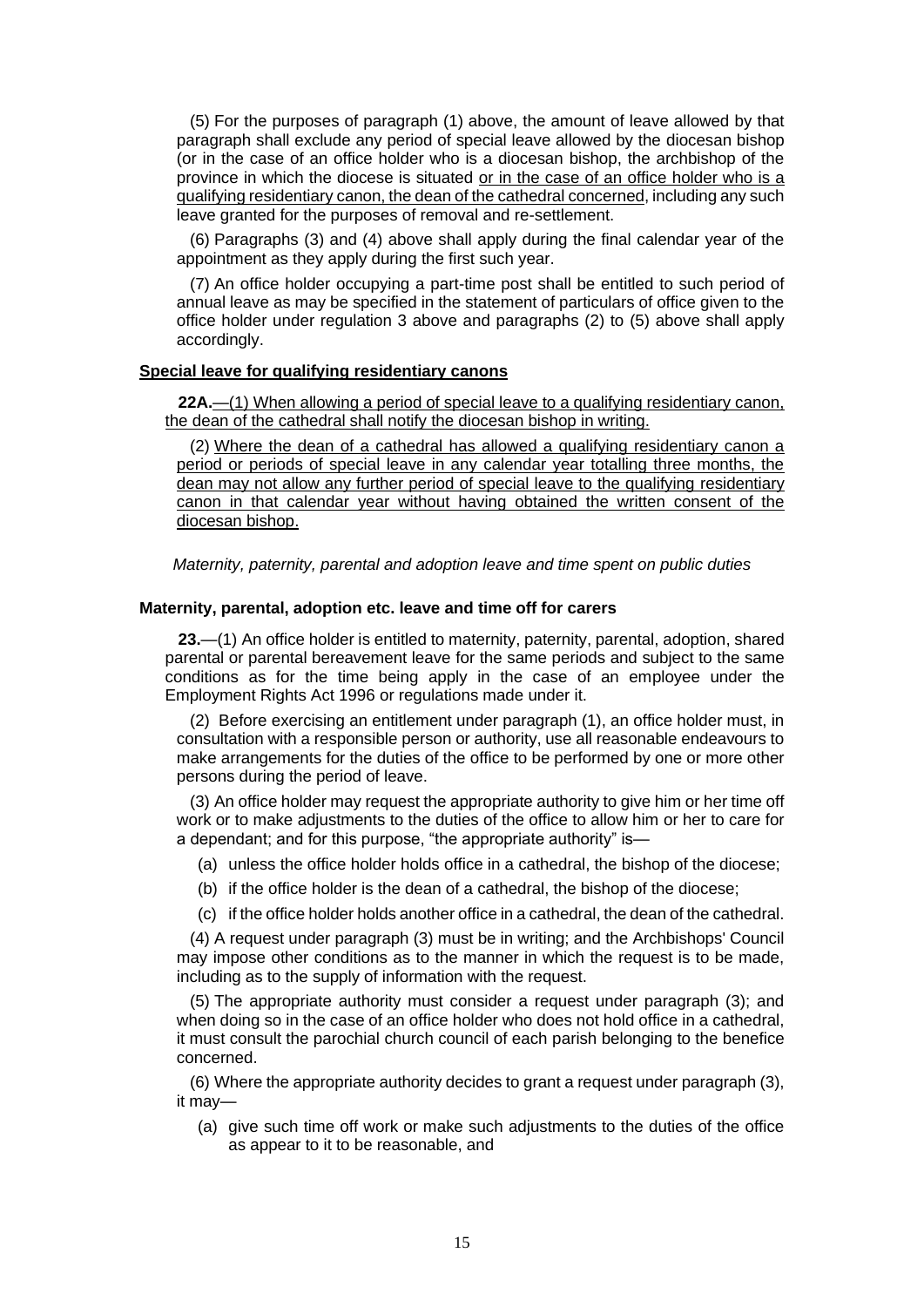- (b) impose reasonable conditions on the grant of the request, including appropriate variations in the stipend which would otherwise be payable to the office holder.
- (7) In this regulation—

"dependant", in relation to an office-holder, means any person who would, if the office-holder were an employee for the purposes of the Employment Rights Act 1996, be a dependant within the meaning of section 57A of that Act,

"parental bereavement leave" means leave under section 80EA of that Act, and

"shared parental leave" means leave under section 75E or 75G of that Act.

#### <span id="page-15-0"></span>**Right to time spent on public duties**

**24.**—(1) An office holder may, subject to paragraph (2) below, spend time on public duties other than the duties of his or her office.

(2) The amount of time which an office holder may spend on public duties under this regulation, the occasions on which and any conditions subject to which the time may be spent, are those that are reasonable in all the circumstances, having regard, in particular, to—

- (a) how much time is required for the performance of the particular public duty;
- (b) how much time has already been spent on public duties under this regulation;
- (c) the nature of the office and its duties and the effect of the absence of the office holder on the performance of the duties of the office; and
- (d) any remuneration which the office holder is entitled to receive in connection with the duties of the office.

(3) In the event of any dispute as to any of the matters referred to in sub-paragraph (2) above, the matter shall be determined by the diocesan bishop or, in the case of an office holder who is a diocesan bishop, the archbishop of the province in which the diocese is situated or, in the case of an office holder who is a qualifying residentiary canon, the dean of the cathedral concerned or, if the qualifying residentiary canon is in dispute with the dean, the diocesan bishop.

(4) In this regulation "public duties" means—

- (a) any work done for a public authority, including membership of a court or tribunal, or for a charity within the meaning of the Charities Act 2006(**a**) or an incorporated or a registered friendly society, and
- (b) any work done in connection with the activities of an independent trade union representing office holders of a description which includes the person in question.

## <span id="page-15-1"></span>**Right to time off for ante-natal care**

**25.**—(1) An office holder who—

- (a) is pregnant, and
- (b) has, on the advice of a registered medical practitioner, registered midwife or registered health visitor, made an appointment to attend at any place for the purpose of receiving ante-natal care,

is entitled to take time off during her working hours in order to enable her to keep the appointment.

<sup>(</sup>**a**) 2006 c.50.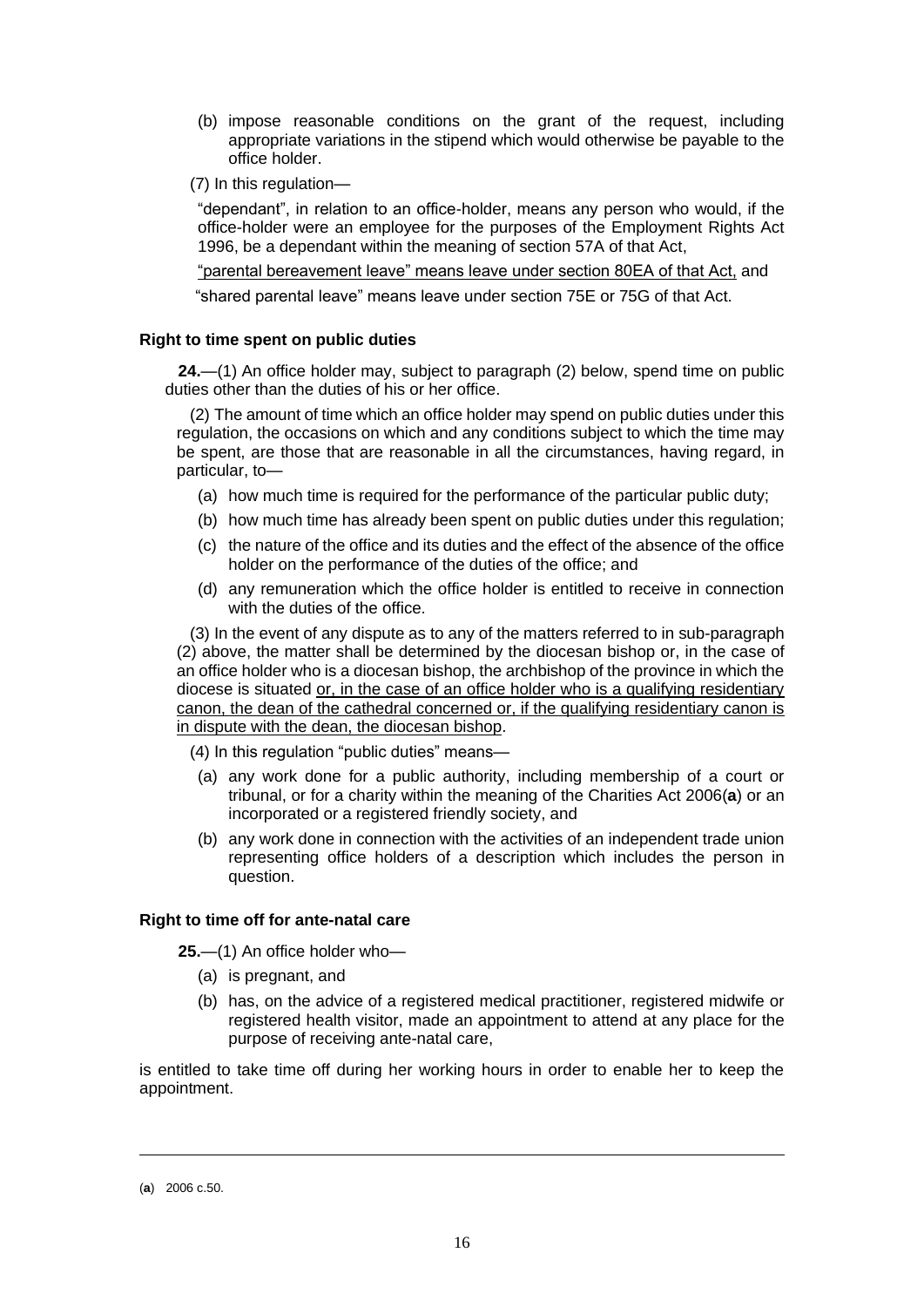(2) As soon as is reasonably practicable after the office holder's pregnancy is confirmed, she shall notify the officer of the diocese nominated under regulation 3(1)(a) above.

## <span id="page-16-0"></span>**Payment of stipend during time off or time spent on public duties**

**26.**—(1) An office holder who takes any time off or spends time on public duties to which he or she is entitled under regulations 24 or 25 above and who is, under the terms of his or her service, entitled to the payment of a stipend, shall not suffer any reduction in his or her stipend during the time off or time spent on public duties, as the case may be, except, in the case of time spent on public duties, such reduction, if any, as may be specified in the statement of particulars of office given under regulation 3 above (including any statement of changes given under regulation 6 above).

## *Sickness*

## <span id="page-16-1"></span>**Sickness**

**27.** —(1) If an office holder who is in receipt of a stipend is unable to perform the duties of his or her office because of illness for a period of one working day or longer he or she must report the absence to the person nominated for the purposes of this regulation 3 above, who shall inform the Commissioners and, if the report is in writing, send them a copy thereof.

(1A) The person nominated under paragraph (1) shall be nominated -

(a) in the case of an office holder other than the diocesan bishop, by the diocesan bishop, and

(b) in the case of an office holder who is a diocesan bishop, by the registrar of the province in which the diocese is situated.

(2) If an office holder who is in receipt of a stipend is absent from work because of illness for a continuous period of more than seven days he or she must supply the person nominated as aforesaid with a certificate signed by a qualified medical practitioner and that person shall send a copy of the certificate to the Commissioners.

(2A) If an office holder who is a qualifying residentiary canon is absent from work because of illness for a continuous period of more than seven days he or she must supply the dean of the cathedral concerned with a certificate of the kind referred to in paragraph (2) (in addition to supplying the certificate to the person nominated under paragraph (1), if required to do so).

(3) An office holder who is absent from work because of illness must use all reasonable endeavours to make arrangements for the duties of the office to be performed by another person during the absence which may, where appropriate, consist of notifying a responsible person or authority of the absence.

(4) If an office holder is entitled to receive statutory sick pay under Part XI of the Social Security and Contributions and Benefits Act 1992(**a**) for any period of absence from work, the office holder shall be entitled during that period to receive in full any stipend which is payable in respect of the office.

(5) The diocesan bishop or, in the case of an office holder who is a diocesan bishop, the archbishop of the province in which the diocese is situated, may, if he is satisfied that the office holder is, by reason of illness, unable adequately to discharge the duties of his or her office, permit the office holder to be absent from work for such period as he thinks appropriate and may make provision for the discharge of those duties during the period of absence of the office holder.

<sup>(</sup>**a**) 1992 c.4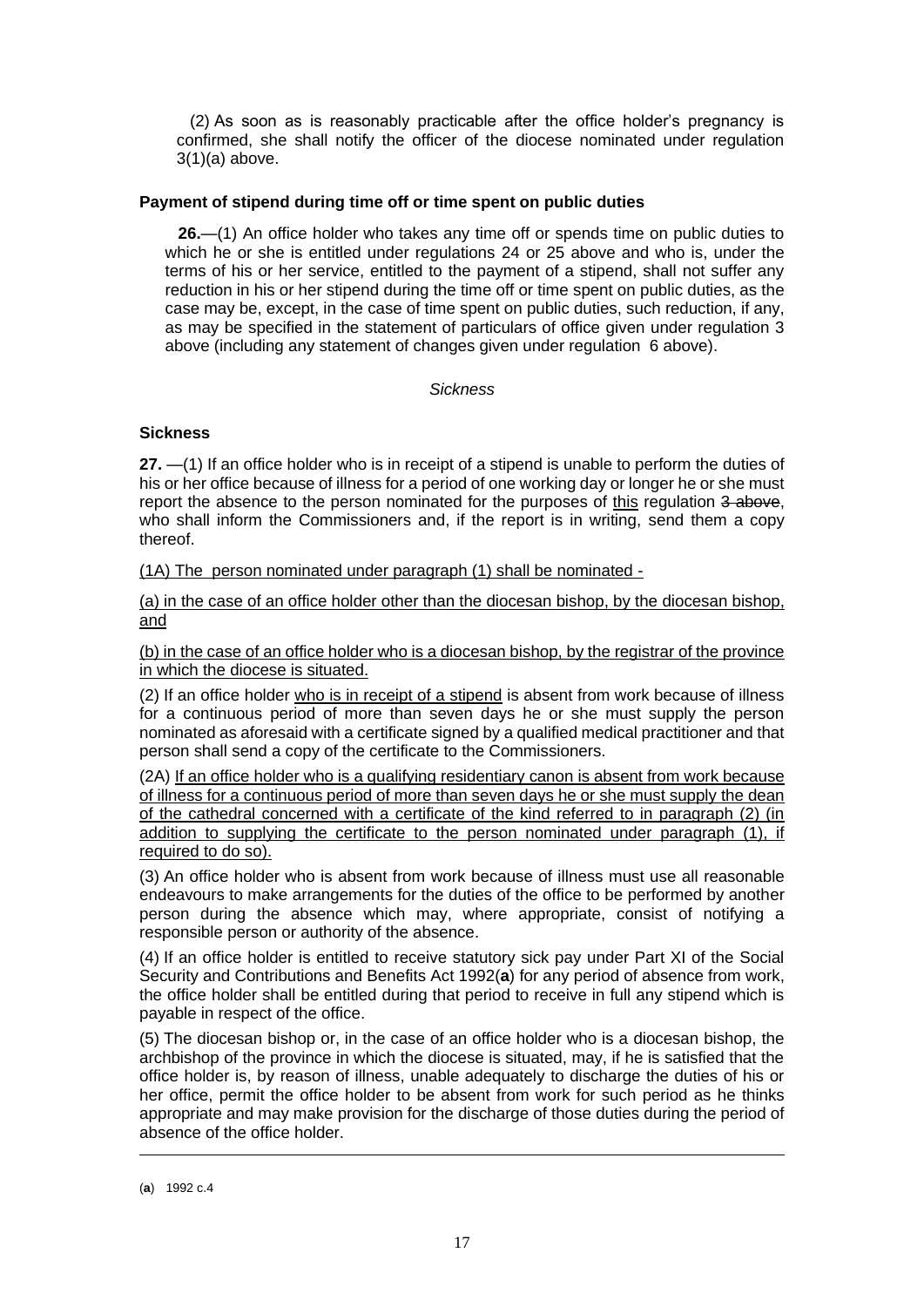(6) When giving any directions under section 5(2) of the Diocesan Stipends Funds Measure 1953(**a**) in relation to the payment of a stipend to an office holder who is absent from work for illness for any period after the date on which he or she is entitled to receive statutory sick pay under the said Part XI, a diocesan bishop shall have regard to any guidance issued by the Archbishops' Council in the exercise of its functions as the Central Stipends Authority.

## <span id="page-17-0"></span>**Medical examination**

**28**—(1) The diocesan bishop or, in the case of an office holder who is a diocesan bishop, the archbishop of the province in which the diocese is situated may, if he or she has reasonable grounds for concern about the physical or mental health of an office holder, direct that the office holder shall undergo a medical examination by a medical practitioner selected by agreement between the bishop (or archbishop) and the office holder or, in default of agreement, by medical practitioners consisting of a practitioner chosen by each party.

(1A) The archbishop of either province may, if he or she has reasonable grounds for concern about the physical or mental health of the archbishop of the other province, direct that that archbishop shall undergo a medical examination by a medical practitioner selected by agreement between both archbishops or, in default of agreement, by medical practitioners consisting of a practitioner chosen by each archbishop.

(1B) In the case of an office holder who is a qualifying residentiary canon, the power conferred by paragraph (1) is instead exercisable by the dean of the cathedral concerned; and the first reference in that paragraph to the diocesan bishop is accordingly to be read as a reference to the dean.

(2) If an office holder fails to comply with a direction given under paragraph (1) or (1A) above or fails to disclose or authorise the disclosure of any relevant medical records, when requested to do so, any person or body responsible for operating any capability procedures in respect of the office holder may draw such inferences as appear to that person or body to be appropriate having regard to all the circumstances.

# PART VI

## DURATION AND TERMINATION OF APPOINTMENTS AND **COMPENSATION**

## *Limited appointments and termination of appointments*

## <span id="page-17-1"></span>**Fixed and other limited term appointments**

**29**.—(1) A person who holds or is to hold office under Common Tenure may be appointed for a fixed term or under terms which provide for the appointment to be terminated on the occurrence of a specified event if—

- (a) the office holder occupies a post which is designated as a post created in order to cover an office holder's authorised absence from work,
- (b) the office holder has attained the age of seventy years and is occupying a post under a licence granted by the diocesan bishop,
- (c) the office is designated as a training post,
- (d) the office is designated as a post subject to sponsorship funding,
- (e) the office is designated as a probationary office,

<sup>(</sup>**a**) 1 & 2 Eliz. No.2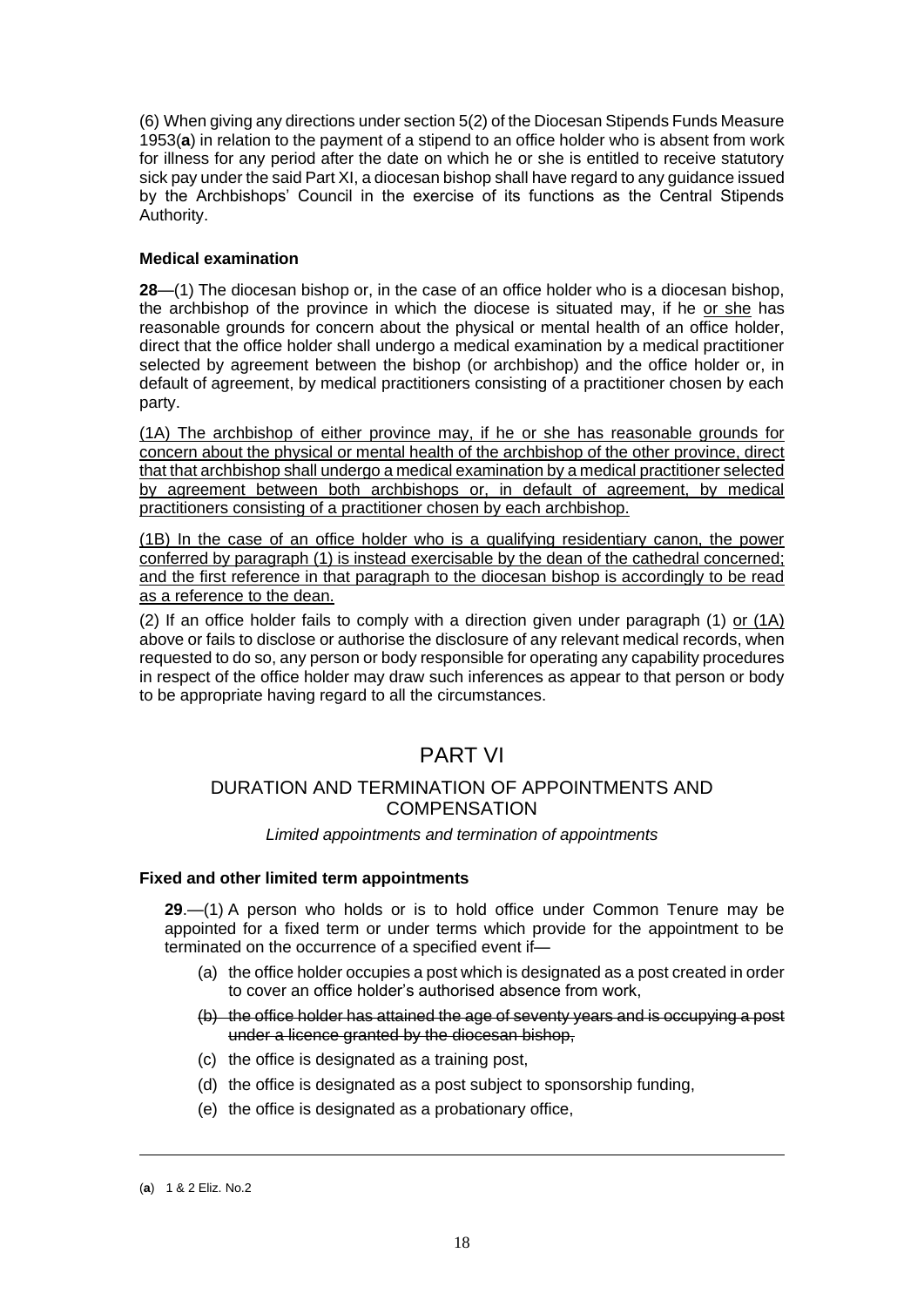- (f) the office is created by a bishop's mission order made under section  $47$  or  $50$ of the Dioceses, Pastoral and Mission Measure 2007(**a**) section 80 or 83 of the Mission and Pastoral Measure 2011, or
- (g) the office holder holds a post which is designated as a post which is held in connection or conjunction with another office or employment,
- (h) the office holder does not have the right of abode, or unlimited leave to enter or remain, in the United Kingdom; or
- (i) the office holder occupies a post which is designated as a Locally Supported Ministry Post; or
- (j) the office is designated as an interim post,

and section 1(1) of the Ecclesiastical Offices (Age Limit) Measure 1975(**b**) shall have effect subject to sub-paragraph (b) above.

(2) Where a person holds office in any circumstances mentioned in paragraph (1) above the statement of particulars of office required to be given to the office holder under regulation 3 above shall, in addition, contain particulars of any relevant term mentioned in that paragraph.

(3) An office may be designated as a training post if the office holder is required by the diocesan bishop to undertake initial ministerial education.

(3A) An office designated as a training post may continue to be designated as such for a period of no more than one year following the completion by the office holder of the initial ministerial education.

(4) An office may be designated as a post subject to sponsorship funding if—

(a) the holder of the post is a person referred to in section  $1(1)(g)$  or (h) of the Measure (other than a vicar in a team ministry), and

(b) any part of the cost of the holder's stipend or other remuneration, pension, housing accommodation or other expenses is defrayed by a person or body other than a diocesan board of finance, parsonages board, parochial church council or the Commissioners.

(5) An office may be designated as a probationary office if, on the date of the appointment of the office holder to the office, the office holder has not held any ecclesiastical office in any place during the period of twelve months immediately preceding that date.

(6) An office may be designated as a probationary office if the office holder has been removed from a previous office by a final adjudication under the capability procedures and the office designated as a probationary office under this paragraph is the first office occupied by the office holder after his or her removal from office.

(7) An office may be designated as a probationary office if—

(a) the office holder has been the subject of a complaint under the Ecclesiastical Jurisdiction Measure 1963(**c**) and has had a censure of prohibition, inhibition or suspension imposed on him or her or he or she has resigned, or

(b) the office holder has had imposed on him or her a penalty of removal from office, prohibition for a limited term or revocation of his or her licence under the Clergy Discipline Measure 2003(**d**) or he or she has resigned in accordance with that Measure,

and appointment to the office is made on the recommendation of the diocesan bishop with a view to facilitating his or her return to the ministry.

(7A) An office may be designated as a Locally Supported Ministry Post if –

<sup>(</sup>**a**) 2007 No.1.

<sup>(</sup>**b**) 1975 No.2.

<sup>(</sup>**c**) 1963 No.1.

<sup>(</sup>**d**) 2003 No.3.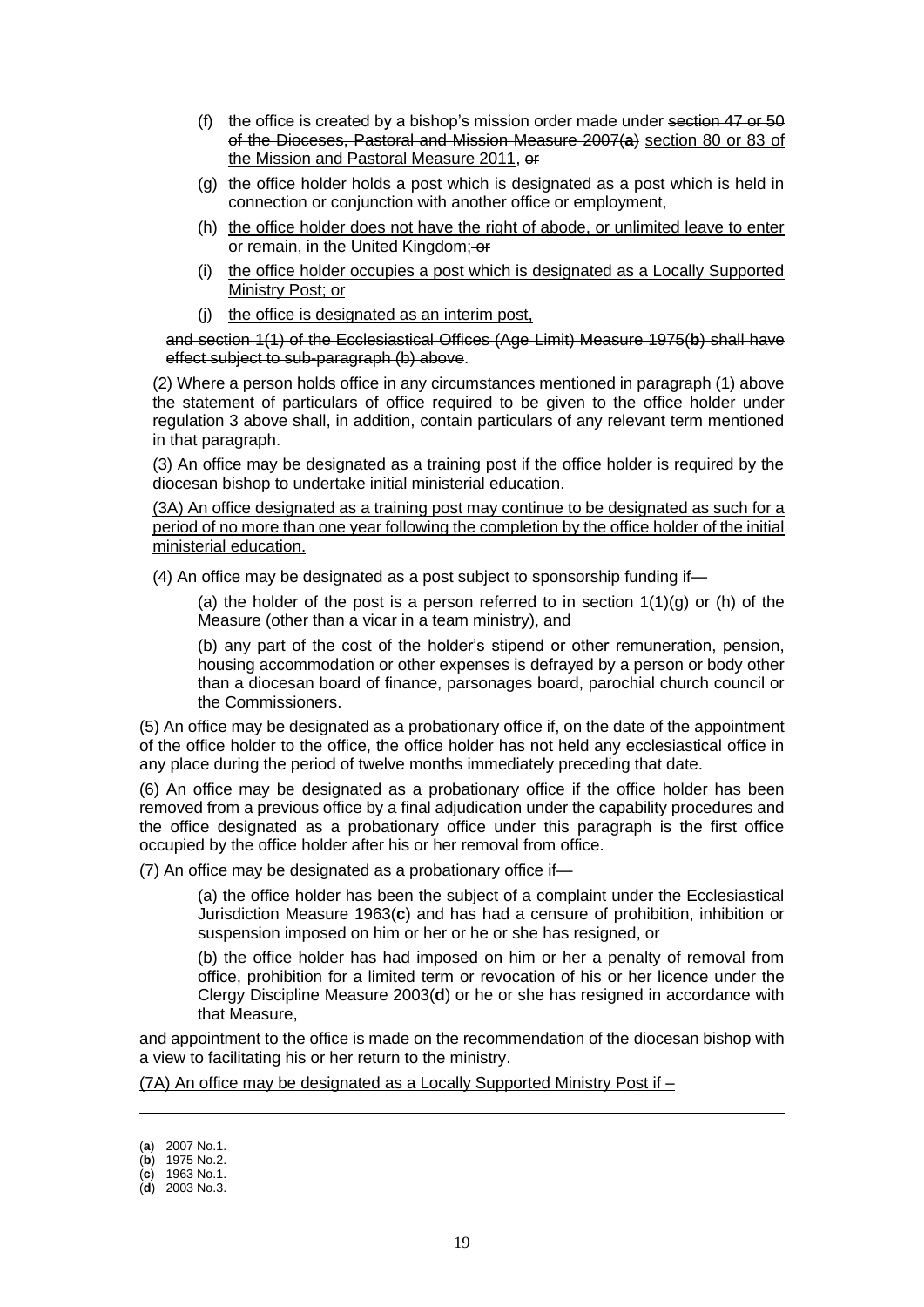(a) the post is held by an assistant curate who is not in sole or principal charge of the parish in which he or she serves,

(a) the post is held by an assistant curate who is not the priest-in-charge of the benefice to which the parish in which he or she serves belongs,

(b) the parochial church council of that parish has entered into a legally binding agreement with the diocesan board of finance of the diocese in which the parish is situated to pay the whole cost of the office holder's stipend or other remuneration and expenses, including any pension and housing accommodation and other expenses, and

(c) the designation is in writing, signed by the bishop of the diocese, acting with the consent of the office holder and the parochial church council.

(7B) An office (other than an office in a cathedral) may be designated as an interim post if the designation is in writing, signed by the bishop of the diocese in which the office is situated acting with the consent of-

(a) the office holder, and

(b) the mission and pastoral committee of the diocese.

(7C) An office in a cathedral may be designated as an interim post if the designation is in writing, signed by the bishop of the diocese in which the cathedral is situated acting with the consent of–

(a) the office holder,

(b) the dean of the cathedral, and

(c) the Chapter of the cathedral.

(7D) In deciding whether to designate an office as an interim post, the bishop shall have regard to any guidance issued by the Archbishops' Council.

(7E) The term of an office designated as an interim post may not exceed three years.

(7F) An office designated as an interim post may be designated as such again for a further period of up to three years; but an office may not be designated as an interim post if it was designated as such on the two immediately preceding appointments.

(8) The term of office of any office holder appointed for a fixed term or until the occurrence of a specified event shall terminate on the expiry of the fixed term (unless that term is extended for a further period or periods) or on the occurrence of the event, as the case may be.

#### **Holding office beyond the age of 70**

<span id="page-19-0"></span>**29A.**—(1) A person who holds or is to hold office under Common Tenure and has attained the age of 70 years may be appointed, or may have his or her appointment continued, for a fixed term or under terms which provide for the appointment to be terminated on the occurrence of a specified event if the person occupies a post by virtue of a direction given under this regulation.

(2) An archbishop may give a direction for a person holding the office of diocesan bishop in the archbishop's province who has attained the age of 70 years to continue to hold that office for the period specified in the direction.

(3) A diocesan bishop may, with the concurrence of the archbishop in whose province the diocese is situated, give a direction for a person holding the office of suffragan bishop or dean in the diocese who has attained the age of 70 years to continue to hold that office for the period specified in the direction.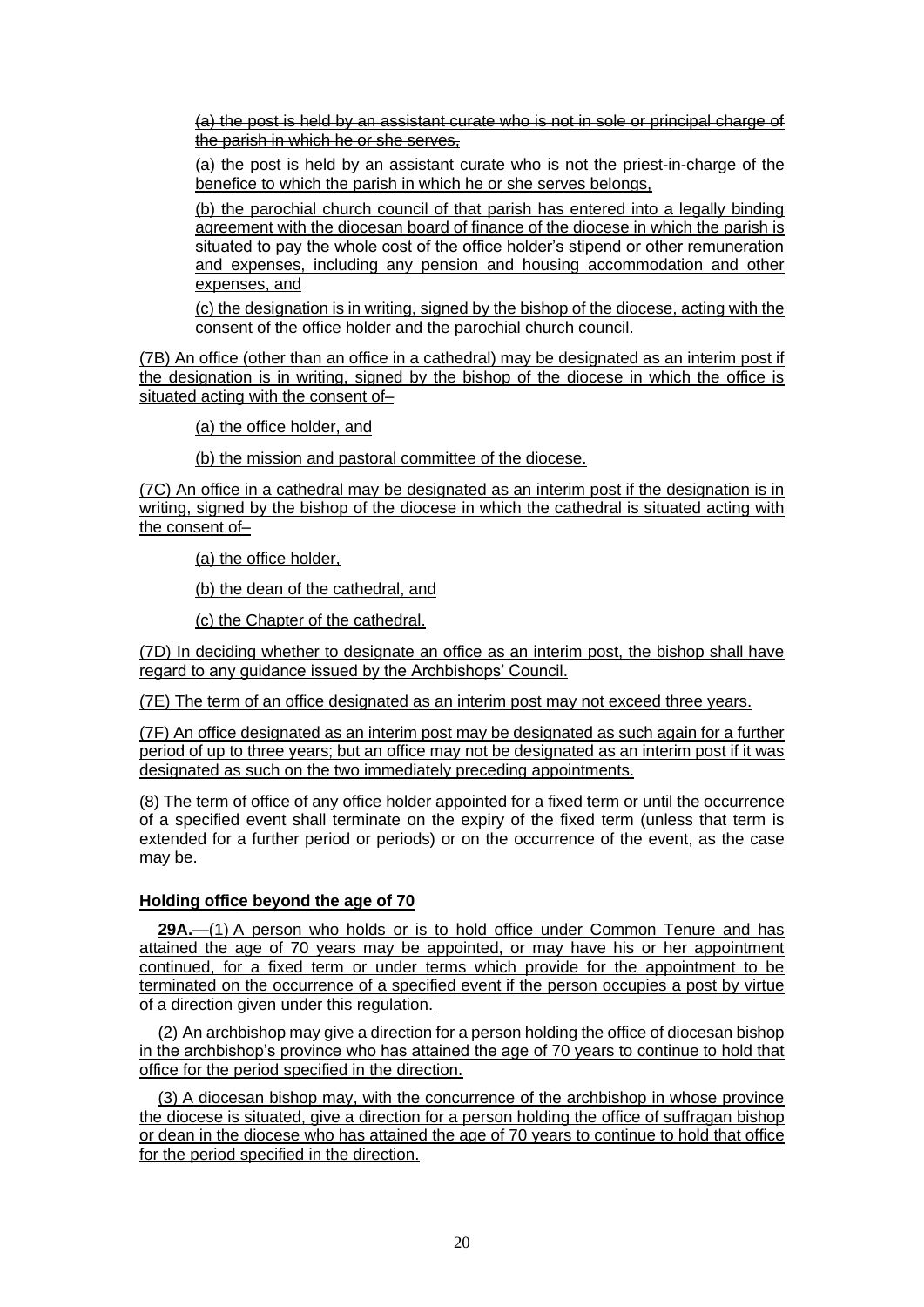(4) A diocesan bishop may give a direction for a person holding the office of residentiary canon or archdeacon in the diocese who has attained the age of 70 years to continue to hold that office for the period specified in the direction.

(4A) In the case of an office holder who is a qualifying residentiary canon, the diocesan bishop may not give a direction under paragraph (4) without having obtained the written agreement of the dean of the cathedral.

(5) A diocesan bishop may give a direction for a person who has attained the age of 70 years to hold or to continue to hold the office of incumbent of a benefice in the diocese, or to hold or to continue to hold an office in the diocese under a licence granted by the bishop, for the period specified in the direction (including in a case where the person was holding the office immediately before attaining that age).

(6) The power to give a direction under a paragraph of this regulation includes, in the case of a person holding office by virtue of a previous direction under that paragraph, a power to give one or more further directions under that paragraph.

(7) The period specified in a direction given under paragraph (2), (3) or (4)—

(a)must begin with the day on which the person attains the age of 70 years or, where the person is holding the office by virtue of a previous direction given under that paragraph, immediately after the end of the period specified in that previous direction, and

(b)must end on the date, or on the occurrence of an event, specified in the direction but must not extend beyond the day on which the person attains the age of 75 years.

(8) The period specified in a direction given under paragraph (5)—

(a)must begin on or after the day on which the person attains the age of 70 years or, where the person is holding the office by virtue of a previous direction given under that paragraph, immediately after the end of the period specified in that previous direction, and

(b)must end on the date, or on the occurrence of an event, specified in the direction (and may extend beyond the day on which the person attains the age of 75 years),

(9) An archbishop or diocesan bishop may not give a direction under this regulation unless he or she considers that the person in question will be capable of performing the duties of the office throughout the period for which the person is to hold the office.

(10) A diocesan bishop may not give a direction under paragraph (5) in the case of a person holding the office of incumbent or priest in charge of, or vicar in a team ministry for, a benefice in the diocese or the office of assistant curate in the diocese unless the bishop—

(a)considers that the pastoral needs of the parish or parishes concerned or of the diocese make it desirable to give the direction, and

(b)has obtained the consent of the parochial church council of the parish or each of the parishes concerned.

(11) In deciding whether to give a direction under this regulation, an archbishop or diocesan bishop shall have regard to any guidance issued by the Archbishops' Council.

(12) A direction given under this regulation must be in writing.

*Compensation for loss of certain offices*

## <span id="page-20-0"></span>**Posts subject to potential pastoral reorganisation and priests-in-charge**

**30**.—(1) Where—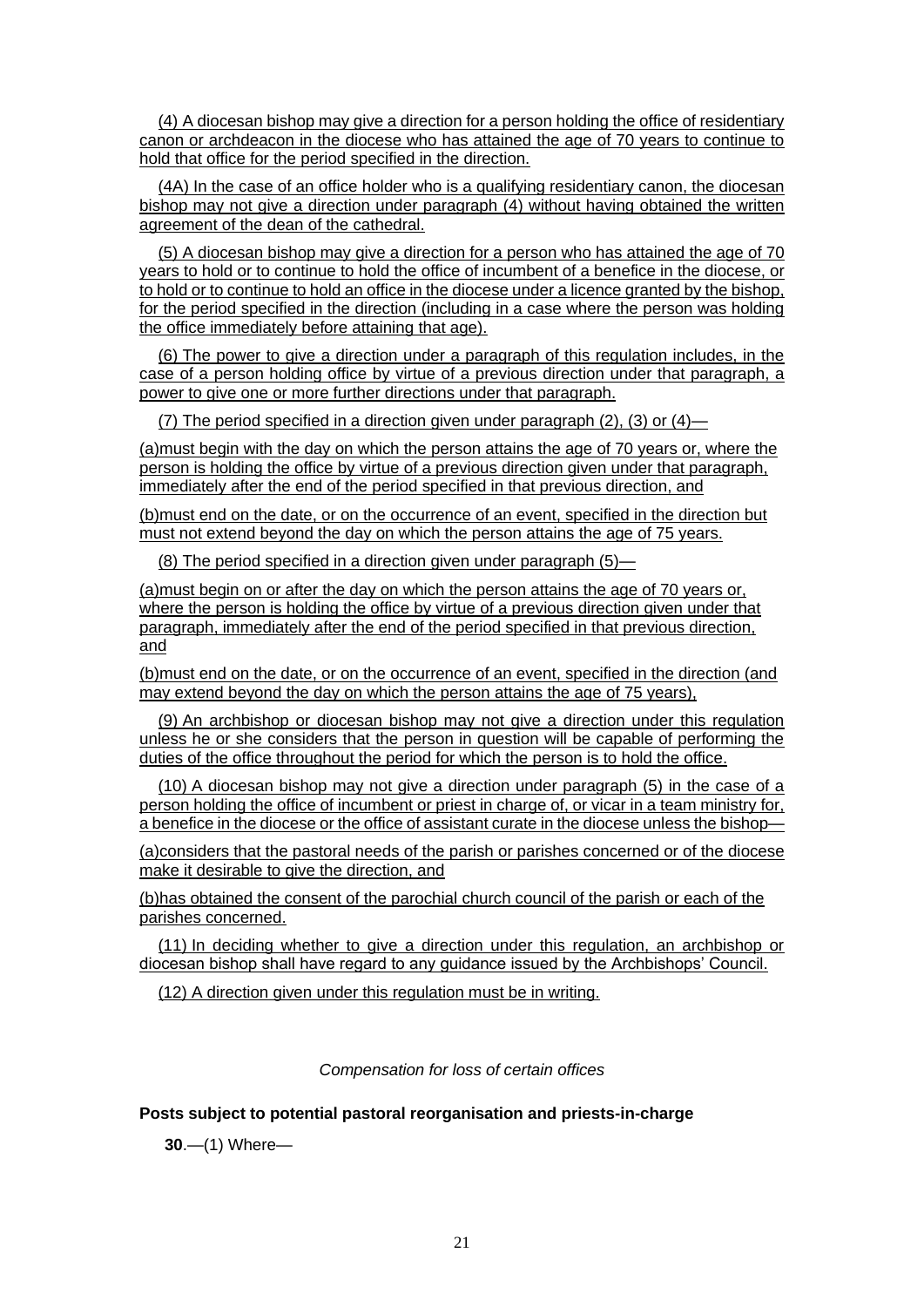(a) an office holder is appointed to hold office as an archdeacon or incumbent or a vicar in a team ministry or a deacon in a team ministry to which section 20(3A) of the Pastoral Measure 1983(**a**) applies, and

(b) at the time when the appointment is made, the mission and pastoral committee of the diocese in which the office is situated has invited the views of the interested parties before submitting proposals to the diocesan bishop in accordance with section 3 of that Measure section 6 of the Mission and Pastoral Measure 2011 for inclusion in a draft pastoral scheme or order which might affect the office,

the diocesan bishop may designate the office as an office which is subject to potential pastoral reorganisation and the statement of particulars required to be given to the office holder under regulation 3 above shall contain a declaration of that designation.

(2)If an office designated under paragraph (1) above ceases to exist in consequence of a pastoral scheme or order the office holder shall, provided that he is in receipt of a stipend or other emoluments, be entitled to compensation calculated in accordance with Schedule 4 to the Pastoral Measure 1983, except that any periodical payments or lump sum payable under paragraph 7(1) of that Schedule shall be based on the loss of one year's service in his or her post and paragraph 13(1)(b) and (c), all the words following sub**-**sub-paragraph (c) and sub-paragraphs (2) to (6) of that paragraph shall not apply.

(2) If an office designated under paragraph (1) above cease to exist in consequence of a pastoral scheme or order and the office holder is in receipt of a stipend or other emoluments, the office holder shall be entitled to compensation under Schedule 4 to the Mission and Pastoral Measure 2011.

(2A) For that purpose, any periodical payments or lump sum payable under paragraph 5(1) of Schedule 4 to that Measure, and any entitlement in respect of a period of service deemed by paragraph 11(1)(a) of that Schedule to be a period of pensionable service for the purposes of that Measure, shall be calculated on the basis of the loss of one year's service.

(3) If, following the designation of an office under paragraph (1) above, no pastoral scheme or order is made affecting the office within such period not exceeding five years immediately following the appointment of the office holder as may be specified by the bishop, the bishop shall notify the office holder that the office is no longer designated under that paragraph.

(4) Where notification is given to the office holder under paragraph (3) above, section 26 of and Schedule 4 to the Pastoral Measure 1983 section 40 of and Schedule 4 to the Mission and Pastoral Measure 2011 shall apply to the office holder instead of paragraph (2) above (and paragraph (2A) above shall not).

(5) Paragraph (2) Paragraphs (2) and (2A) above shall also apply to any other office holder whose office ceases to exist in consequence of a pastoral scheme or order and who is not otherwise entitled to compensation under section 26 of and Schedule 4 to the Pastoral Measure 1983 section 40 of and Schedule 4 to the Mission and Pastoral Measure 2011.

(6) Where the licence of a priest-in-charge appointed to a benefice during a vacancy is revoked, in accordance with section 3(4) of the Measure, the priest-in-charge shall be entitled to compensation calculated on the same basis as that on which compensation is calculated under paragraph (2) paragraphs (2) and (2A) above.

<sup>(</sup>**a**) 1983 No.1.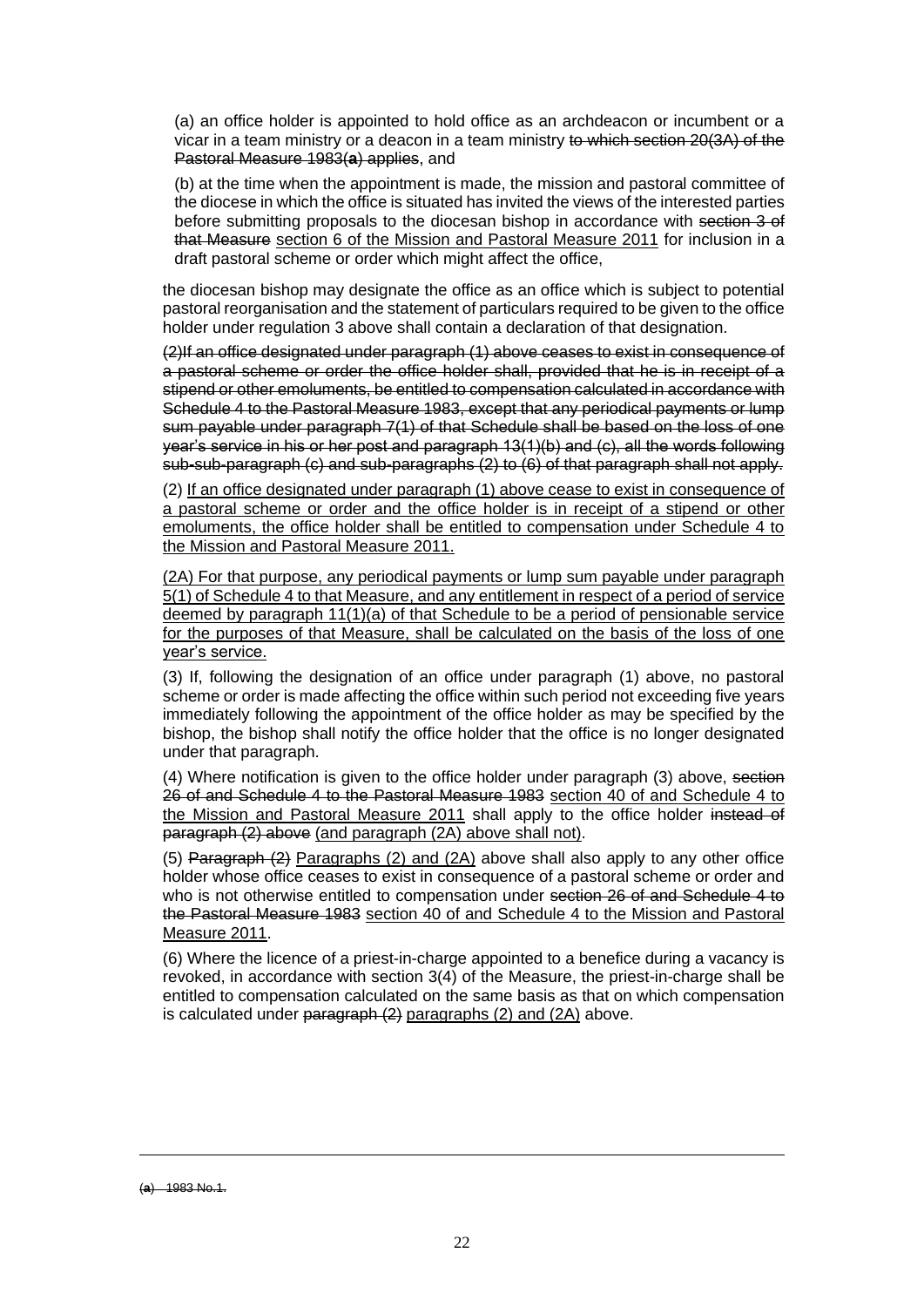## PART VII

## CAPABILITY AND GRIEVANCE PROCEDURES

### *Capability procedures*

#### <span id="page-22-0"></span>**Capability procedures to be conducted in accordance with Codes of Practice**

**31**.—(1) The diocesan bishop may, if the bishop considers that the performance of an office holder affords grounds for concern, instigate an inquiry into the capability of an office holder to perform the duties of his or her office in accordance with the following provisions of this regulation.

(1A) Where the office holder is a diocesan bishop or an archbishop an inquiry may be instigated under paragraph (1) above –

(a) in the case of an office holder who is a diocesan bishop, by the archbishop of the province in which the diocese is situated, and

(b) in the case of an office holder who is an archbishop, by the archbishop of the other province.

(2) An office holder who is the subject of an inquiry under paragraph (1) above shall be entitled, before the inquiry begins, to be informed in writing of—

(a) any matters relating to the office holder's performance which are to be taken into account in assessing his or her performance;

(b) the procedure which is to be followed in assessing his or her performance, which shall include the opportunity of a meeting between the office holder and the person or authority which is to carry out the procedure and the appointment of a panel or other body to adjudicate on issues concerning the officer holder's capability;

(c) the identity of the person or authority who or which is to carry out the procedure;

(d) any action which may be taken following the completion of the procedure; and

(e) the office holder's rights of appeal against the decision to take any action against the office holder.

(3) Any inquiry instituted under paragraph (1) above shall be conducted in accordance with a Code of Practice issued under section 8 of the Measure.

(4) Any Code of Practice issued under paragraph (3) above may provide for different procedures for different circumstances and may make provision for any other matters which the Archbishops' Council considers appropriate.

(5) When issuing any Code of Practice under paragraph (3) above the Archbishops' Council shall endeavour to ensure that an office holder who is the subject of the capability procedures under this regulation is placed in a position which is no less favourable than that in which an employee would be placed under a Code of Practice issued under Chapter III of Part IV of the Trade Union and Labour Relations (Consolidation) Act 1992(**a**).

#### *Grievance procedures*

## <span id="page-22-1"></span>**Archbishops' Council to issue Codes of Practice concerning grievance procedures**

**32**.—(1) The Archbishops' Council shall issue a Code of Practice under section 8 of the Measure containing procedures for enabling an office holder to seek redress for grievances.

<sup>(</sup>**a**) 1992 c.52.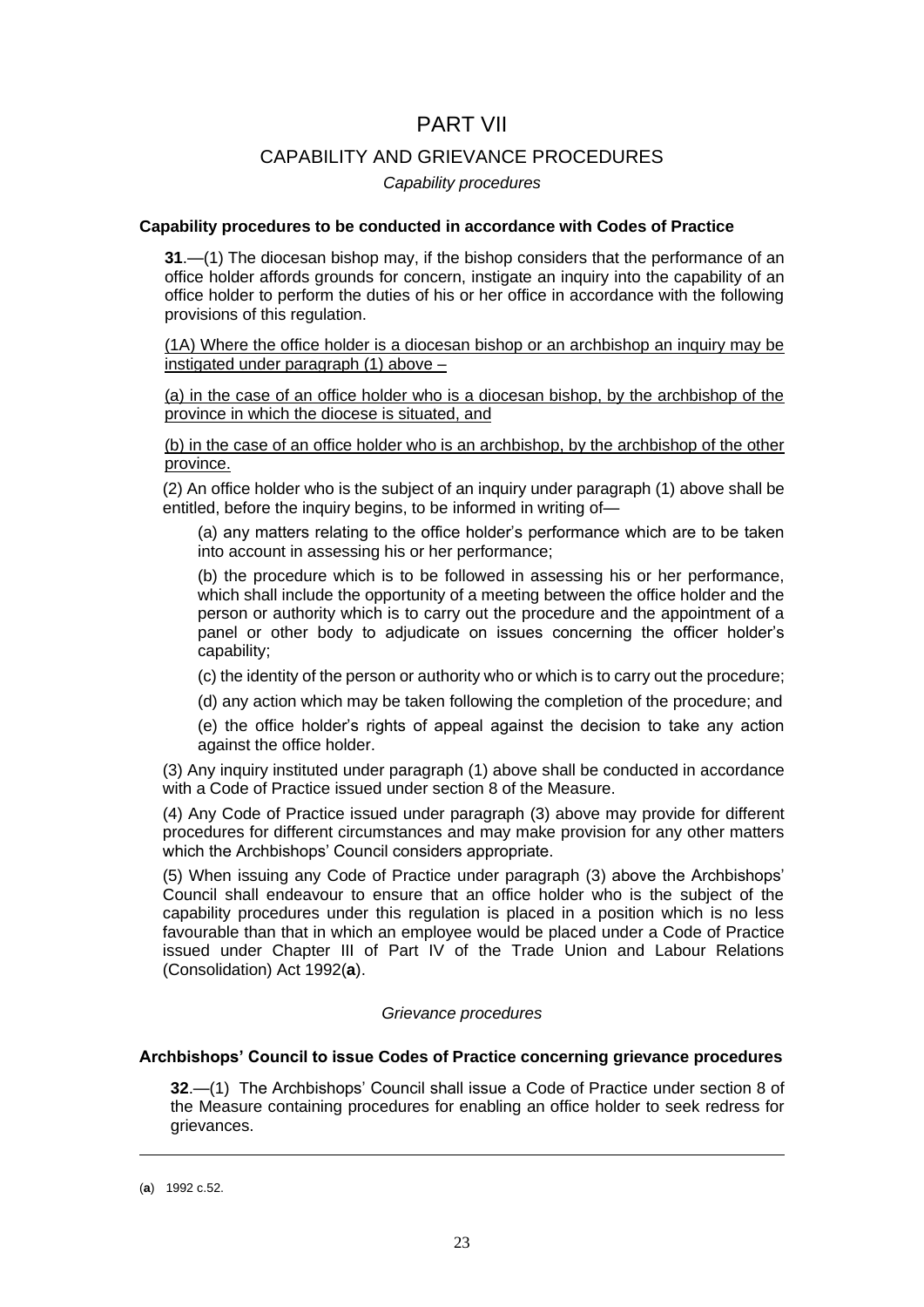(2) Any Code of Practice issued under paragraph (1) above shall make provision for—

(a) the office holder to state his or her grievance in writing;

(b) informing the office holder of the person or authority to whom or to which the office holder is to address the grievance;

(c) informing the office holder of the procedures to be followed in discussing the grievance and for taking any action to redress it, including the opportunity for a meeting between the office holder and the person or authority to whom or to which the grievance is to be addressed;

(d) rights of appeal against the decision relating to the grievance and informing the office holder of such rights; and

(e) informing the office holder of any action which may be taken following the completion of the procedure.

(3) Any Code of Practice issued under paragraph (1) above may provide for different procedures for different circumstances and may make provision for any other matters which the Archbishops' Council considers appropriate.

(4) When issuing a Code of Practice under paragraph (1) above the Archbishops' Council shall endeavour to ensure that an office holder who seeks redress under this regulation is placed in a position which is no less favourable than that in which an employee would be placed under a Code of Practice issued under Chapter III of Part IV of the Trade Union and Labour Relations (Consolidation) Act 1992 (**a**).

## PART VIII

## UNFAIR DISMISSAL

## *Rights on unfair dismissal*

#### **Right to apply to employment tribunal**

**33**.—(1) Where the appointment of an office holder has been terminated by notice given under section 3(6) of the Measure following adjudication under procedures carried out under regulation 31 above, the office holder shall have the right not to be unfairly dismissed.

(2) Subject to paragraph (3) and (4) below Part X of the Employment Rights Act 1996(**b**) (in this regulation referred to as "the 1996 Act") shall apply in relation to an office holder who is dismissed in the circumstances described in paragraph (1) above as it applies to an employee who is dismissed for a reason relating to the capability of the employee in accordance with section 98(2) of the 1996 Act and as if in that Act—

(a) any reference to an employee were a reference to the office holder;

(b) except in the case of a person holding office in a cathedral, any reference to an employer were a reference to the Diocesan Board of Finance for the diocese in which, on the date on which the office was terminated, the office holder exercised his or her office;

(c) in the case of a person holding office in a cathedral, any reference to an employer were a reference to the Chapter of the cathedral; and

(d) any reference to employment were a reference to the holding of an office;

and as if the office holder had been dismissed by that Diocesan Board of Finance or that Chapter, as the case may be, and the reason or principal reason stated in the

<sup>(</sup>**a**) 1992c.52.

<sup>(</sup>**b**) 1996 c.18.